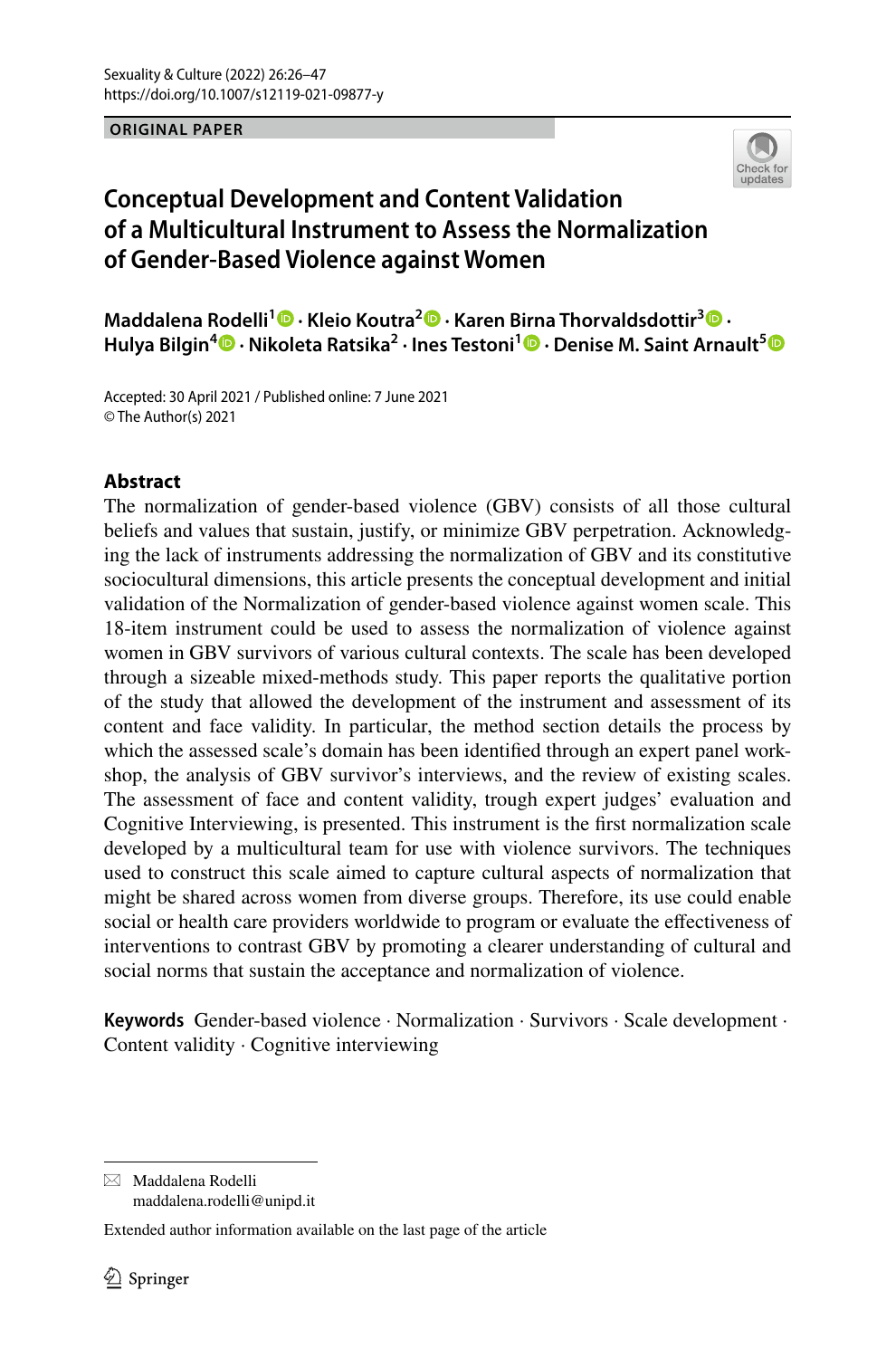### **Introduction**

Gender-based violence (GBV) can be defned as any violent act directed toward individuals basing on socially ascribed gender diferences (United Nations, [1993](#page-21-0)). Although anyone can experience GBV, previous research has shown that women (World Health Organization, [2016\)](#page-20-0) and transgender and gender non-conforming individuals (Wirtz et al., [2020\)](#page-21-1) are the groups who are more disproportionally afected by GBV. In this paper, we focus on GBV against women, which has been indicated as the most widespread violation of human rights, afecting about onethird of all women worldwide (World Health Organization, [2016](#page-20-0)). We consider of particular interest that, despite such a considerable and persistent prevalence, GBV against women is still a highly underreported phenomenon, whose disclosure is prevented by various factors operating at an individual, sociocultural, and structural level (Gracia, [2004](#page-20-1)).

A signifcant, albeit neglected, cultural factor hindering GBV disclosure is constituted by its normalization. Normalization of violence against women consists of globally widespread cultural beliefs and values sustaining and justifying GBV perpetration as a normal component of male–female relationships (Wood, [2001\)](#page-21-2). Foucault [\(1990\)](#page-19-0) was one of the frst scholars to use the term *normalization*, defning it as the process through which ideas and behaviors that may fall outside of social norms come to be regarded as *normal*. Since violence usually represents a violation of social norms in contemporary societies, normalization of GBV can be conceptualized as the process through which men's violent behaviors against women end up being presented as natural or normal. In this regard, Butler's significant work ([1999](#page-19-1)) suggests that, in patriarchal societies, femininity is socially constructed and is represented as passive, vulnerable, and submissive, while masculinity is linked with dominance, aggression, and desire. These assumptions contribute to promoting the idea that men's sexual aggression is simply *natural,* and, therefore, men's violent behaviors against women must be considered somewhat *normal* (French, [2003](#page-20-2); Messerschmidt, [2012](#page-20-3); Sinko et al., [2020\)](#page-21-3). Men's violence against women can also be conceived as an instrument to maintain traditional gendered hierarchies (Bloom, [2008](#page-19-2)). According to Lundgren [\(2004](#page-20-4)), abuse in an intimate partnership reinforces normative ideals of masculine domination and female subordination. The experience of abuse strengthens the internalized assumption that violence is a normal part of that subordination.

Previous research refers to the normalization of GBV against women as a process that seems to play an important role both in increasing the incidence of violence (Lundgren, [2004\)](#page-20-4) and decreasing women's ability to recognize, report, escape from, seek help for, or heal from violence (Fugate et al., [2005;](#page-20-5) Morrison et al., [2006;](#page-20-6) Overstreet & Quinn, [2013](#page-20-7); Sinko et al., [2019](#page-21-4)). Indeed, as proposed by the Cultural Determinants of Help Seeking model, disclosure of a sufering experience and help seeking process are more likely to happen if distress perceptions are recognized and labeled as signifcant and abnormal (Saint Arnault, [2009\)](#page-20-8). On the contrary, normalization hinders the recognition of the abuse as a problem because violence is depicted as a normal part of a relationship (Morrison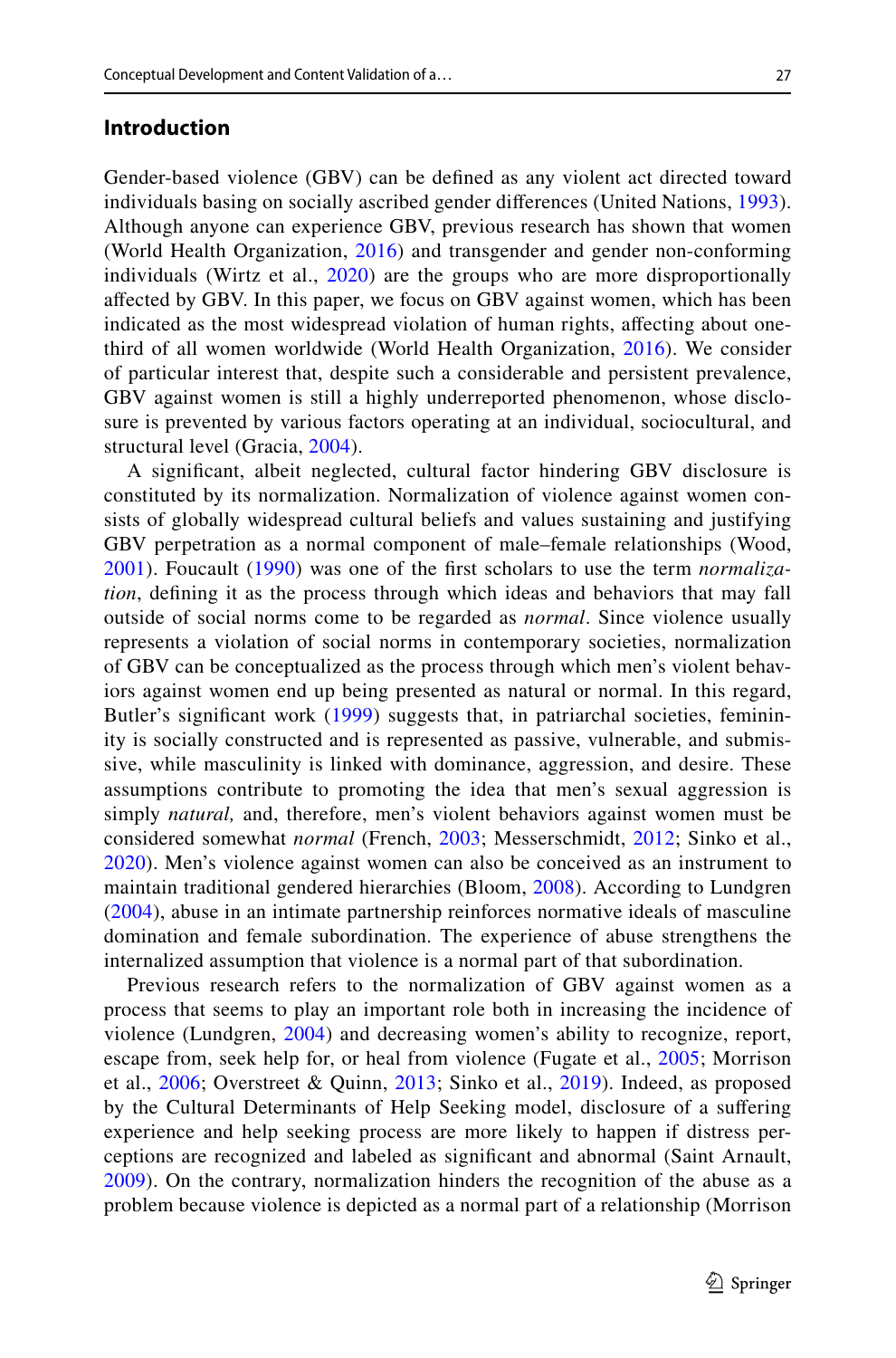et al., [2006](#page-20-6)), or because women do not label their experience as abuse unless severe injuries are involved (Lundgren, [2004](#page-20-4); McLeod et al., [2010](#page-20-9)). Based on this review, we defne the normalization of GBV against women as all of those globally widespread cultural beliefs and values that sustain and justify GBV perpetration by presenting it as a normal component of male–female relationships.

Surprisingly, although many studies about violence against women generically refer to the concept of normalization as one of the critical factors involved in maintaining women in a subordinated position to men, there is a lack of instruments addressing the normalization of GBV against women and its constitutive sociocultural dimensions. Acknowledging this signifcant gap in scientifc literature, the purpose of this study was to develop a valid and reliable measure for the assessment of the normalization of GBV against women and provide the scientifc community a culturally relevant instrument that could be used to investigate this phenomenon cross-culturally.

An international and multicultural team developed the NGBV scale to account for the various cultural beliefs and values that sustain and justify violence against women in diferent cultural and social contexts. The relevance of multicultural measures has been stressed by previous research suggesting the need to assess the cultural validity of quantitative instruments used for cross-cultural research (see Harkness et al., [2010\)](#page-20-10). This paper describes the development of a research tool that measures internalized GBV's normalization for women who have experienced abuse. We developed this instrument by conducting a large mixed-methods study. This paper reports the qualitative portion of the study (relying on expert panels, analysis of in-depth interviews, and cognitive interviewing) that allowed us to develop the instrument and assess its content and face validity. Through this paper, we focus on describing the procedures used to craft the scale by our multinational research team, a process that, despite its importance, is rarely reported in methodological literature (Boateng et al., [2018\)](#page-19-3). In other studies, the quantitative portion of the mixed method study, examining the scale's psychometric properties, are reported.

# **Methods**

Following the methodological best-practices for scale development in social research highlighted by Boateng and colleagues [\(2018\)](#page-19-3), we developed the NGBV scale following a 3-phase process, consisting of (1) identifying the domain to be addressed by the scale; (2) generating the items; and (3) assessing the content validity of the scale. Figure [1](#page-3-0) illustrates the activities in each phase realized by our research team to develop the NGBV scale.

### **Phase 1: Identifcation of the Domain**

### **Expert Panel Workshop**

A multicultural and multidisciplinary expert panel workshop was organized to identify the primary categories of beliefs and values that normalize GBV in various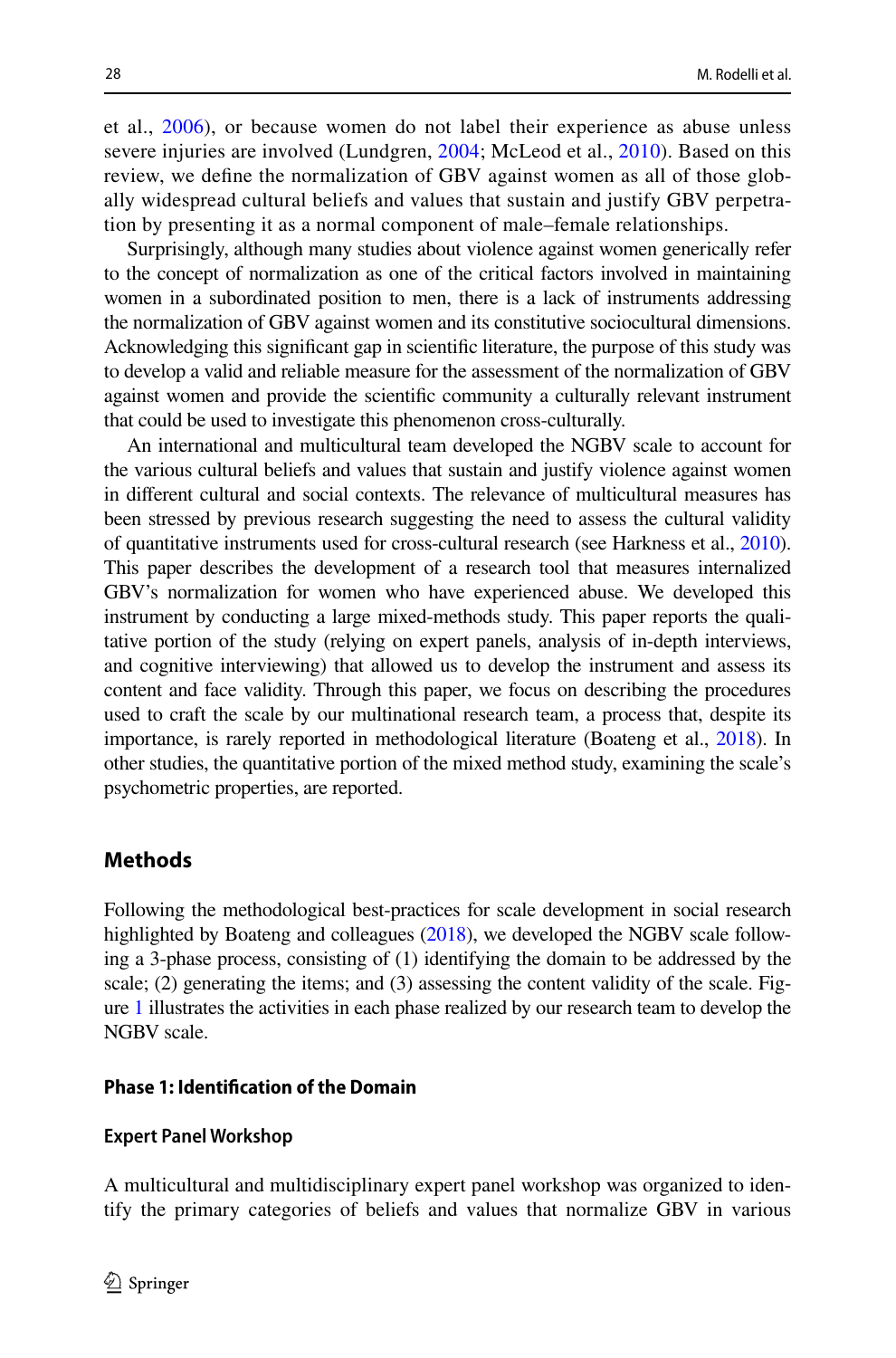

<span id="page-3-0"></span>**Fig. 1** Overview of the three phases of the NGBV scale development

social and cultural contexts. Twenty-three experts participated in the workshop, from Finland (1), Greece (4), Iceland (3), Ireland (2), Israel (2), Italy (2), Japan (1), Palestine ([1](#page-3-1)), Romania (1), Turkey (1), South Korea (1) and USA (4) respectively.<sup>1</sup> Members of the workshop were asked to do prework in which they gathered with colleagues in their home countries to generate lists of beliefs, values, and behaviors that normalized violence in their culture. In the workshop, international groups of four people worked together to compare their lists and discuss whether the items were culturally unique or shared among the cultures. After completing this task, each group wrote their normalization concepts on post notes and placed them on a wall. Next, all the members of the workshop worked together to group these concepts into dimensional categories.

### **GBV Survivors' Interview Analysis**

Using the dimensions generated by the multicultural expert panel, we examined the normalization codes in previously analyzed qualitative datasets. This analytic extraction allowed us to investigate the dimensions of normalization from the point of view of GBV survivors. The qualitative datasets consisted of 70 interviews following the

<span id="page-3-1"></span><sup>&</sup>lt;sup>1</sup> Experts participating in the workshop are scholars and professionals who are members of the MiStory network [\(https://mistory-traumarecovery.org/\)](https://mistory-traumarecovery.org/), a research collaborative working around the world to use safe and trauma-informed methods that illuminate the interactions among cultural context, the self, gender, and trauma recovery.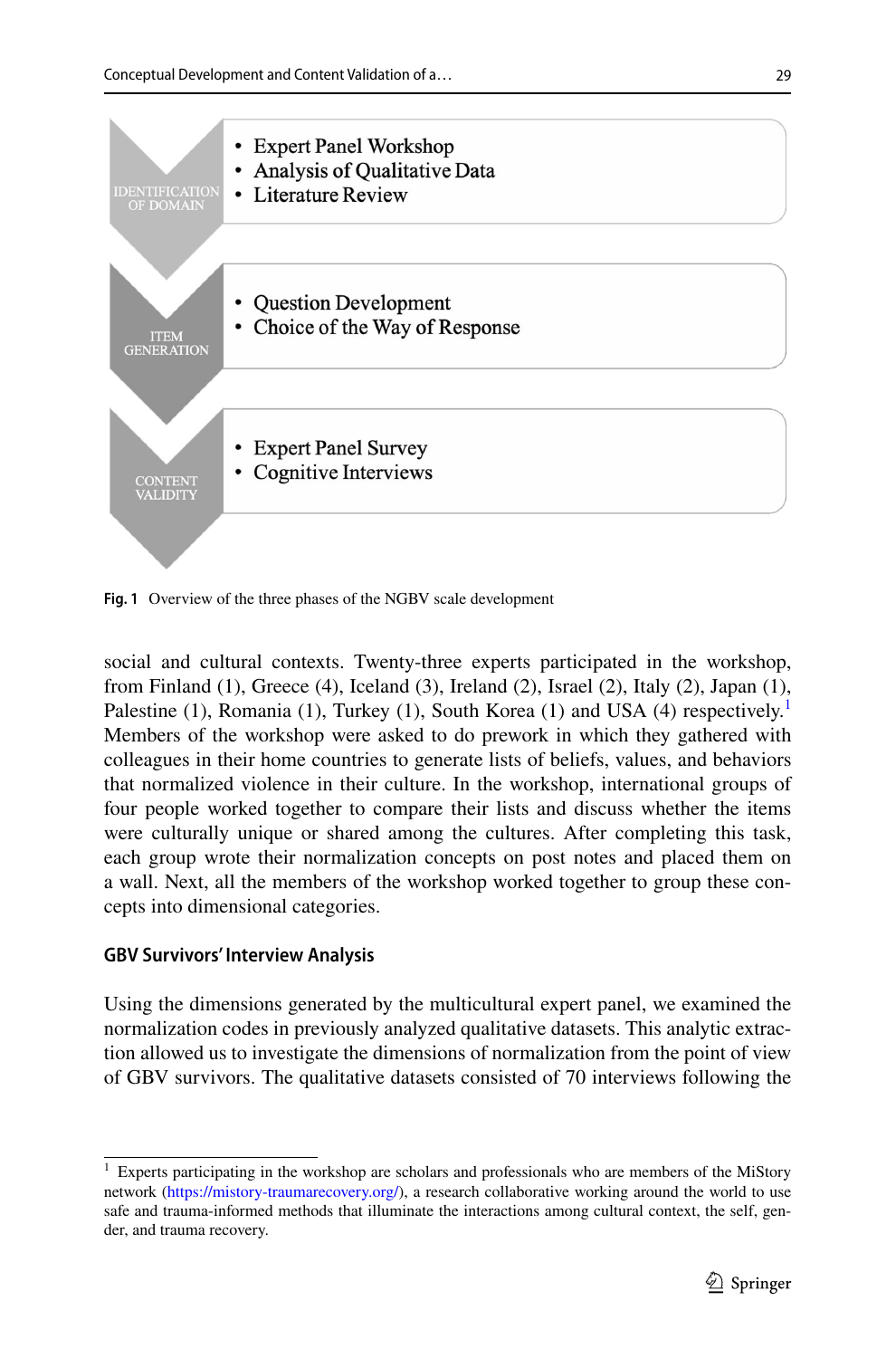*Clinical Ethnographic Narrative Interview* protocol (CENI; Saint Arnault, [2017\)](#page-21-5). The dataset was created by merging smaller datasets from four studies that used the same research and analytic design to understand the GBV traumatic experience in diferent survivor samples. All the data in these datasets had already been thematically coded (Braun & Clarke, [2006](#page-19-4)) for other research questions, and all the code lists contained normalization of GBV codes. For this purpose, we extracted these coded quotations to conduct another round of thematic analysis to clarify, inform, and instantiate the NGBV dimensions developed by the expert panel in the workshop. The interview data used for code extraction included 24 sexual assault US survivors (Sinko et al., [2020](#page-21-3)), 24 US GBV survivors (Sinko & Saint Arnault, [2020\)](#page-21-6), 12 Irish domestic abuse survivors (Sinko et al., [2019\)](#page-21-4), and 10 Greek GBV survivors (Unpublished raw data).

### **Review of Existing Scales**

We reviewed the literature regarding similar measurement instruments to defne and refne the dimensions of NGBV generated in the expert panel and from the qualitative datasets. Because, to our knowledge, there was not an existing instrument measuring the normalization of GBV, we reviewed several available tools measuring beliefs, values, or attitudes towards acceptance of GBV (Perrin et al., [2019\)](#page-20-11), rape (Burt, [1980\)](#page-19-5), domestic violence (Peters, [2008](#page-20-12); Şahin & Dişsiz, [2009](#page-20-13); Yount et al., [2014](#page-21-7)) or sexism (Benson & Vincent, [1980;](#page-19-6) García-Cueto et al., [2015;](#page-20-14) Glick & Fiske, [1996](#page-20-15)). Most of these were developed and validated with the general population in various countries.

### **Phase 2: Item Generation**

In phase 2, an initial pool of 26 items was developed in the English language. The quotations from our empirical interview data extraction helped us refne the wording for the items. A 5-point Likert scale was selected to assess the respondent's level of agreement for each item. According to some research reports indicating that nega-tively worded items can negatively affect research surveys (Barnette, [2000](#page-19-7); Dalal & Carter, [2014](#page-19-8)), especially in cross-cultural studies (Wong et al., [2003\)](#page-21-8), we decided not to create reverse items in our scale.

#### **Phase 3: Content and Face Validity Assessment**

To ensure that the scale's items were properly capturing the dimensions we intended to measure, we assessed the content and face validity of the NGBV scale using a two-step process, combining evaluation by expert judges and cognitive interviewing, as suggested in methodological literature (Boateng et al., [2018](#page-19-3); DeVellis, [2016;](#page-19-9) McPhail, [2007\)](#page-20-16). The subsequent phase, including psychometric evaluation and refnement of the tool, is currently being conducted.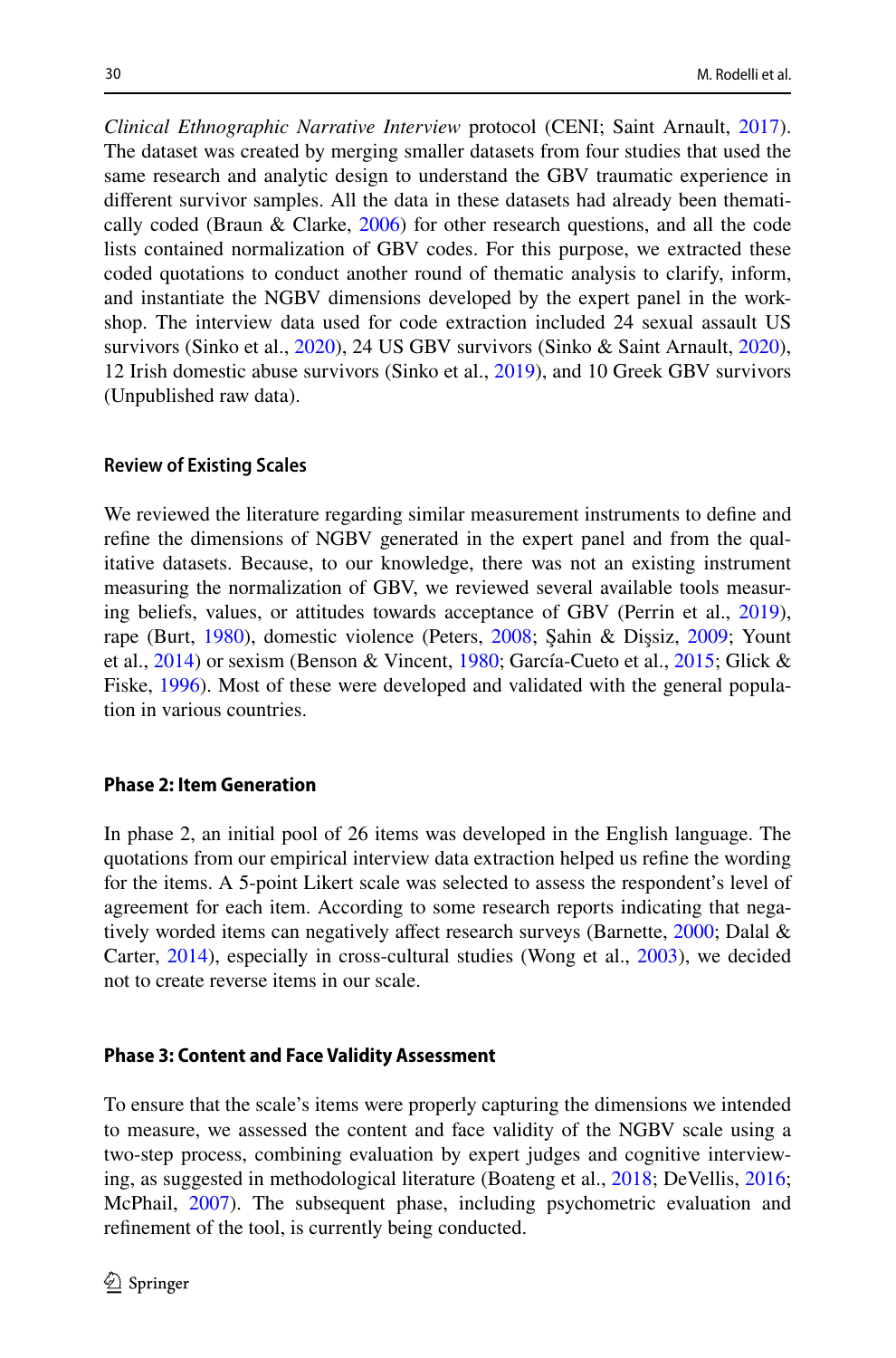#### **Expert Judges' Evaluation**

The initial 26-item version of the NGBV scale was independently evaluated by ten experts representing nine cultural perspectives (Greek, US, Jewish, Turkish, Italian, Finnish, Romanian, South Korean, and Icelandic) to improve the content validity of the scale from a multicultural perspective. The experts were asked to rate each item's relevance and clarity on a 4-point Likert scale and propose revisions to clarify items.

### **Cognitive Interviewing**

To assess the face validity of the NGBV scale, as a relevant component of content validity (Haynes, [1995\)](#page-20-17), we used cognitive interviewing (CI). CI is a method for empirically studying how participants mentally process and respond to survey questionnaires. When used for pretesting, it consists of administering a draft version of an instrument to end-user populations, asking them to verbalize their thoughts while filling it out (Willis, [2009\)](#page-21-9). In our study, the CI step's primary purposes were to ensure that the scale's items were meaningful and understandable to the target population, and to involve them in developing the scale through their observations. Moreover, since we were conducting interviews in multiple countries, our procedures and analysis were guided by recommendations for cross-cultural CI (Willis, [2015](#page-21-10); Willis & Miller, [2011](#page-21-11)), which is a variant of standard cognitive testing that has a greater focus on sociocultural factors that infuence the survey–response process. This approach is increasingly being used to establish the cross-cultural equivalence of instruments (Willis, [2015](#page-21-10)).

Before conducting the interviews, the scale was translated from English into four languages (Greek, Icelandic, Italian, and Turkish) using a translation and backtranslation procedure (Brislin, [1970\)](#page-19-10). We interviewed 31 women from fve diferent countries, with approximately half of each country's participants self-identifying as GBV survivors (see Table [1](#page-6-0)). In each country, one research team member conducted all the interviews. The interviewers were native speakers of the language under study at their site, and all were fuent in English. The interviews took place between November 2019 and January 2020, in a location chosen by participants.

A combination of the think-aloud technique and verbal probing, as has been recommended for cross-cultural CI (Willis, [2015](#page-21-10)), was used to elicit participants' understanding and interpretation of the scale items. The probing was done retrospectively, relying on both structured and fexible probes. Written notes were taken by the interviewers during and after the interviews, documenting each participant's thoughts and responses. We decided not to audio or video-record CI to protect participants' anonymity and privacy and prevent the discomfort that could have been caused by the awareness of being recorded while talking about a sensitive topic. While we faced the consequent risk of data loss, we provided all interviewers a standard summary template to keep systematic notes about the interviews' data. After all the interviews were conducted, the analytic process included a suc-cessive aggregation technique (Willis & Miller, [2011\)](#page-21-11), in which interviewers used the standard summary template to summarize their data on an item-by-item basis.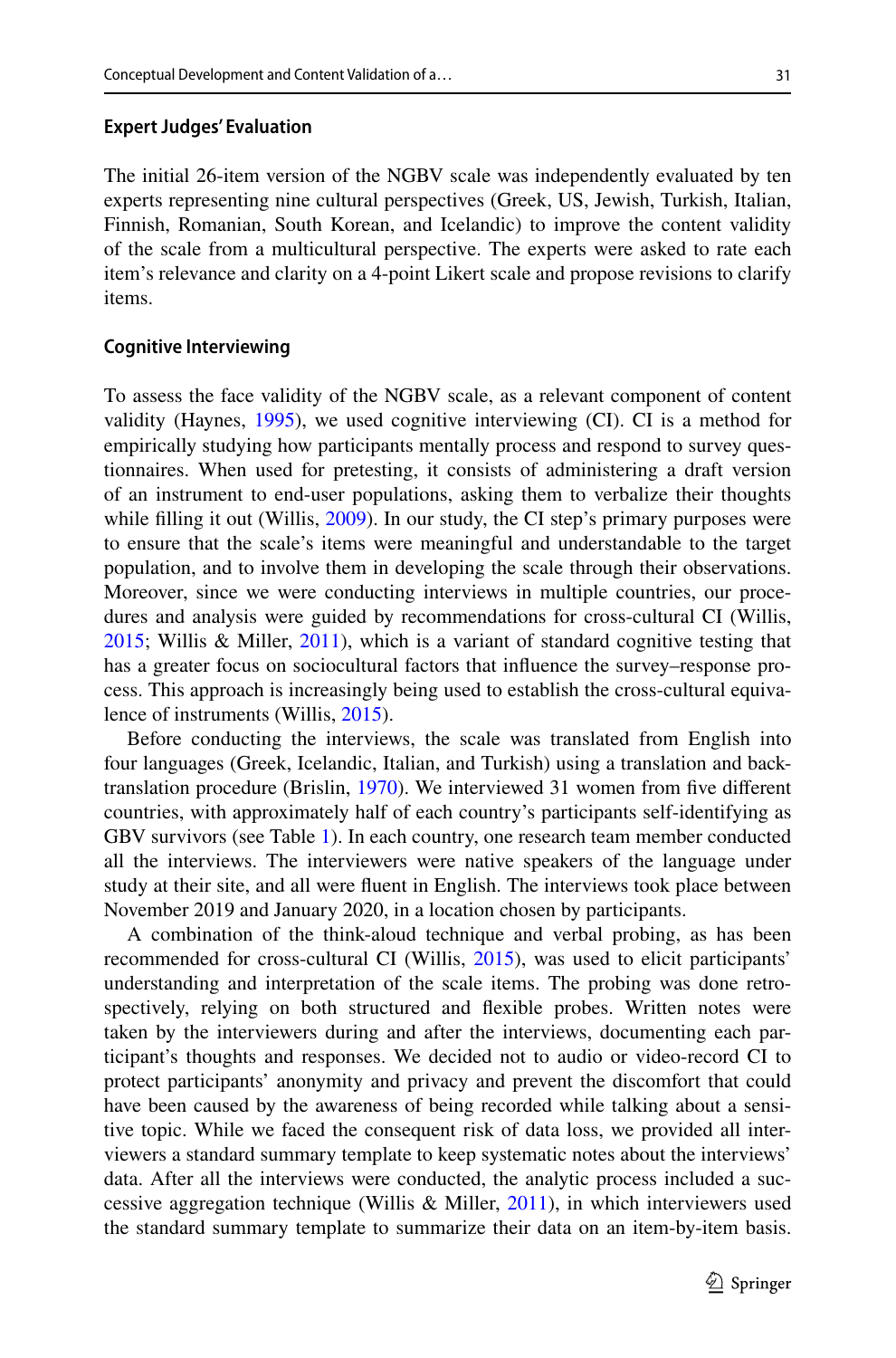| Participants $(N=31)$ | GBV survivors $(n=17)$                 |
|-----------------------|----------------------------------------|
|                       | General population $(n = 14)$          |
| Age                   | Range 20–68 years                      |
|                       | $mean age = 44.5 years)$               |
| Country               | Greece $(n=6)$                         |
|                       | Iceland $(n=6)$                        |
|                       | Italy $(n=6)$                          |
|                       | Turkey $(n=4)$                         |
|                       | USA $(n=9)$                            |
| Level of education    | Primary school $(n=2)$                 |
|                       | Intermediate school $(n=2)$            |
|                       | High school diploma $(n=8)$            |
|                       | University degree $(n=19)$             |
| Motherhood            | Participants who had children $(n=20)$ |

<span id="page-6-0"></span>**Table 1** Socio-demographics information about the CI participants

These interview summaries were the primary source for the joint analysis process. Next, the international team held a collaborative analysis meeting. The goals of this meeting were to analyze and synthesize the data and produce a single set of observations for each item across the countries. This team meeting consisted of gathering the suggested revisions from the participants, and identifcation of unclear concepts or phrasing. Finally, we examined the items for shared relevance and general cultural attunement of the items. Similar insights about the scale were identifed across all the research sites so no further interviews were needed.

# **Findings**

# **Identifcation of the Domain**

In phase 1, we defned the domain and its constitutive dimensions. We began by conducting an expert panel workshop to identify the major dimensions that support the normalization of GBV's domain in various social and cultural contexts. These included cultural beliefs about women's responsibility for men's behavior, internalized diferentials in male–female relationships, cultural beliefs about women's and men's presumed biology, cultural expectations about women's orientation toward family, the conceptualization of love, and beliefs about women's strength. Table [2](#page-7-0) provides a brief overview of the identifed dimensions and data sources.

Next, the extraction of the normalization quotations from previously analyzed qualitative data yielded an additional two dimensions. These included the expectation that "the house is the primary and proper women's domain" and the attitude that the use of violence against women is a natural part of women's daily lives across multiple life contexts outside of the relationship sphere.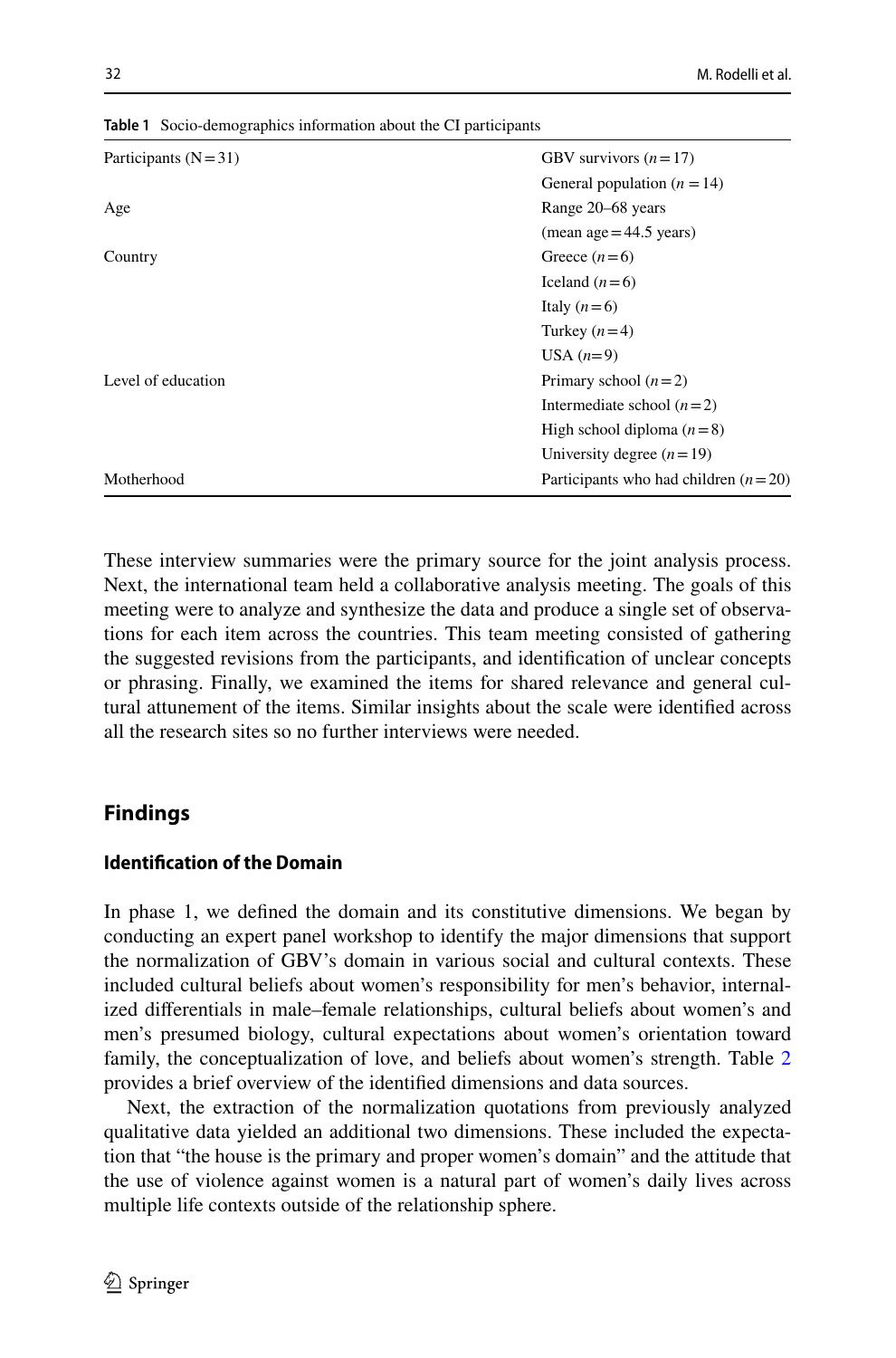<span id="page-7-0"></span>

| Table 2 Identified dimensions of GBV normalization |                                                                      |                       |                                                                                                                                                                                                                                                                                                                 |                                                                                                                            |
|----------------------------------------------------|----------------------------------------------------------------------|-----------------------|-----------------------------------------------------------------------------------------------------------------------------------------------------------------------------------------------------------------------------------------------------------------------------------------------------------------|----------------------------------------------------------------------------------------------------------------------------|
|                                                    | <b>NGBV Dimension</b>                                                | Dataset               | Definition                                                                                                                                                                                                                                                                                                      | Scales with related items                                                                                                  |
|                                                    | Cultural beliefs about women<br>responsibility for men's<br>behavior | Expert panel workshop | Cultural beliefs often represent<br>regulating men's violent or<br>women as responsible for<br>sexual behaviors                                                                                                                                                                                                 | Peters (2008); Şahin & Dişsiz<br>Burt (1980); Perrin et al. (2019;<br>(2009)                                               |
| $\mathcal{L}$                                      | male-female relationships<br>Internalized differentials in           | Expert panel workshop | Internalized differentials about<br>a subordinated position con-<br>power and control in male-<br>women accept maintaining<br>female relationships make<br>cerning men                                                                                                                                          | García-Cueto et al. (2015); Per-<br>rin et al. (2019); Peters (2008);<br>Benson & Vincent (1980);<br>Yount et al. $(2014)$ |
| 3                                                  | Cultural beliefs about women's<br>and men's biology                  | Expert panel workshop | Widespread cultural beliefs pre-<br>be minimized or not trustable.<br>emotional, and therefore their<br>Conversely, men are depicted<br>suffering experiences tend to<br>perpetrated violence as more<br>as naturally more aggressive,<br>sent women as dramatic and<br>contributing to present their<br>normal | (2015); Şahin & Dişsiz (2009)<br>Benson & Vincent (1980); Burt<br>(1980); García-Cueto et al.                              |
| 4                                                  | Orientation toward family                                            | Expert panel workshop | Women often feel pressure to be<br>needs. This pressure can result<br>in accepting abuse to keep the<br>protect the family's reputation<br>or not disclose the violence to<br>family-oriented and prioritize<br>family united and minimize<br>their children or husband's                                       | Benson & Vincent (1980); Burt<br>(1980); Perrin et al. (2019)                                                              |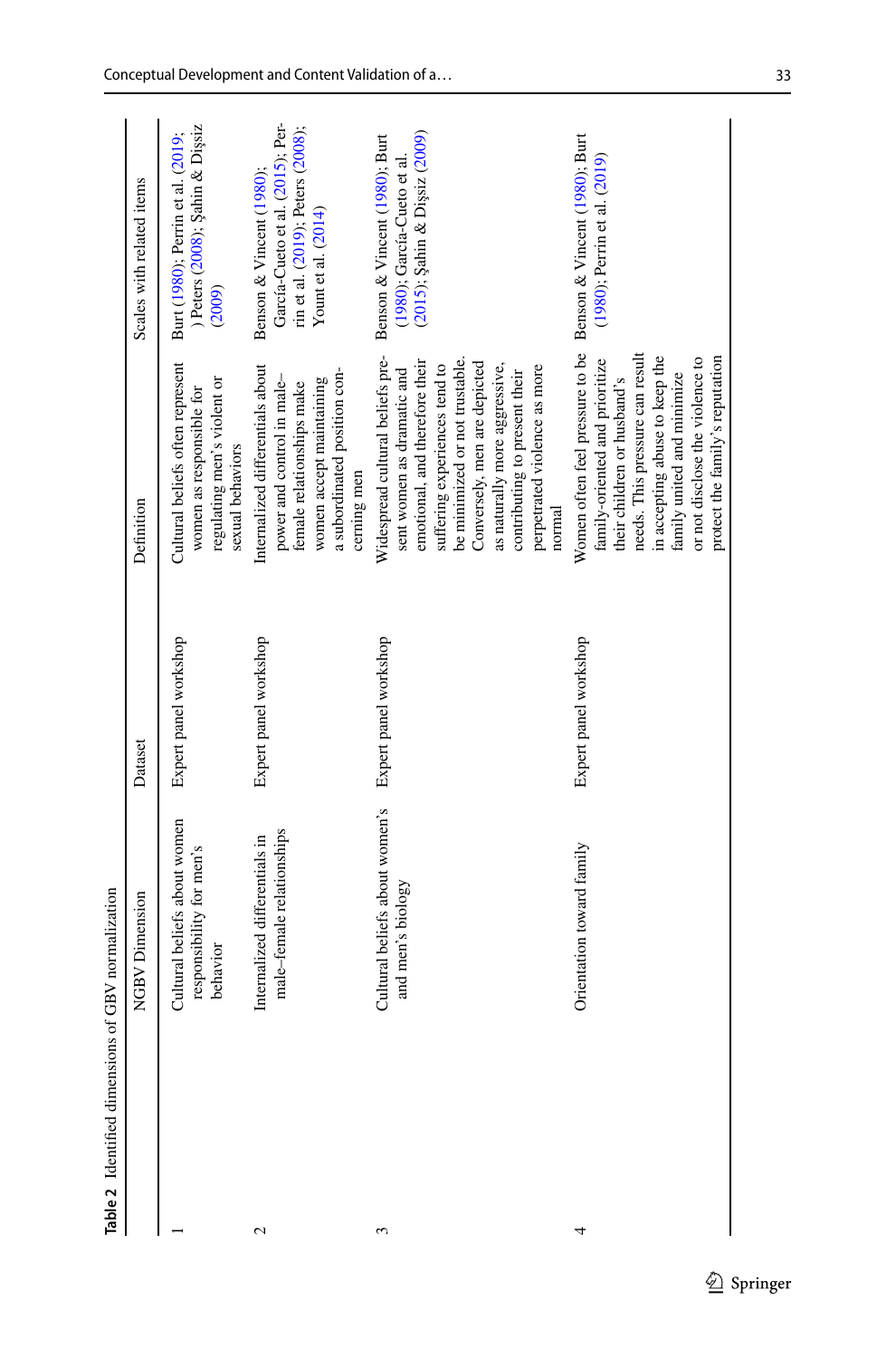| Table 2 (continued) |                                                      |                           |                                                                                                                                                                  |                                                        |
|---------------------|------------------------------------------------------|---------------------------|------------------------------------------------------------------------------------------------------------------------------------------------------------------|--------------------------------------------------------|
|                     | NGBV Dimension                                       | Dataset                   | Definition                                                                                                                                                       | Scales with related items                              |
|                     | Conceptualization of love                            | Expert panel workshop     | violence on a romantic back-<br>love, contributing to justify<br>sible expression of a man's<br>Jealousy and possession are<br>often considered a pos-<br>ground | Perrin et al. (2019)                                   |
| ७                   | Beliefs about women's strength Expert panel workshop |                           | if she can suffer in silence and<br>remain functional despite the<br>A woman is considered strong<br>abuse                                                       | None                                                   |
|                     | Domestic domain                                      | Qualitative data analysis | sented as women's proper and<br>The domestic domain is pre-<br>primary place                                                                                     | García-Cueto et al. (2015)<br>Benson & Vincent (1980); |
| ∞                   | Attitude toward violence                             | Qualitative data analysis | natural in many aspects of<br>Acceptability of violence is<br>of origin, dating, complex<br>life (organization, family<br>histories)                             | Perrin et al. (2019); Sahin &<br>Dişsiz (2009)         |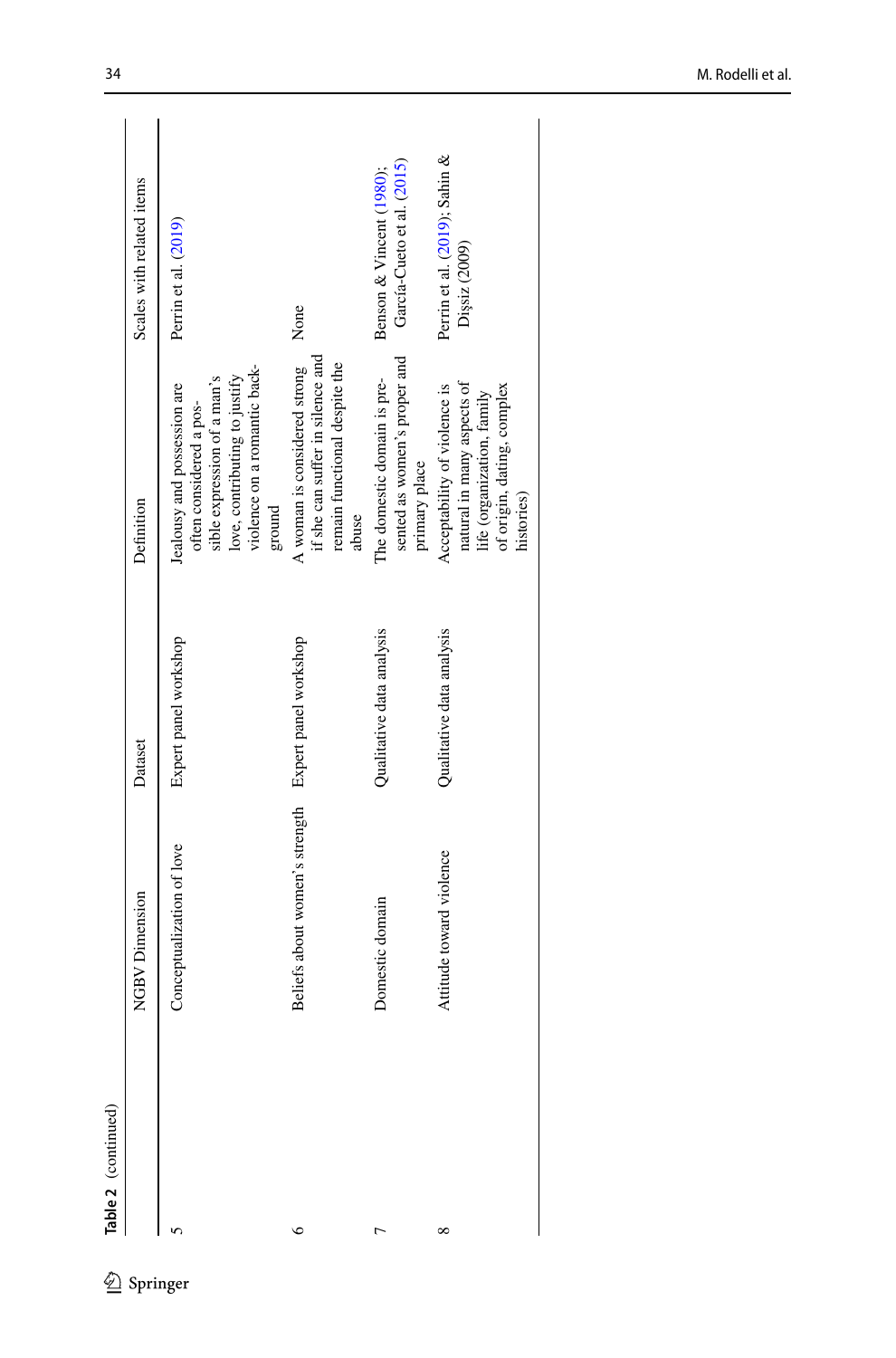Finally, our review of existing scales measuring beliefs, values, or attitudes towards acceptance of GBV helped us fnd some overlaps between the normalization dimensions we identifed in the expert panel workshop and the qualitative data analysis quotation extractions, as shown in Table [2](#page-7-0). We found that other instruments partially assess cultural beliefs about women responsibility on men's behaviors, internalized diferentials in male–female relationships, cultural beliefs about men and women's "biology," orientations towards family and the domestic domain, conceptualizations about love, and attitudes toward violence against women. However, the dimensions related to beliefs about women's strength and concepts about reasons to stay silent seemed to be heretofore unexplored topics in these instruments. Moreover, we ascertained that it would require many of these scales to assess all GBV normalization dimensions fully.

### **Content Validity Assessment**

Results of the expert judges' evaluation are presented in Table [3](#page-10-0). Ratings and comments were used to refne the items. In general, all the items were deemed relevant. We used the comments and revision suggestions to condense redundant items, add new items, and reword several items. The 26 original proposed items were thus reduced to 21 items (see Table [4\)](#page-11-0).

The cognitive interview results suggested that participants thought that the wording, response option, and layout of the 21-item scale were clear. The cognitive interviews also confrmed that they grasped the items' intended meaning. Although some cultural nuances were uncovered (noted in Table [4](#page-11-0)), issues regarding the same items emerged repeatedly. Participants thought that most of the items' relevance and appropriateness refected traditional and stereotyped gender roles that did not capture their own beliefs, especially for the younger respondents who talked about some items sounding "outdated." Much of the discussion about the instrument centered on how cultural beliefs about gender roles had changed over time or were perhaps generational, suggesting that the scale was probably more descriptive of the older generations' attitudes. However, participants also described a state of inner confict about their answer to many items, feeling the need to answer both *what they think* and *what the society presents to them as "normal."* These response patterns were described of as resistance to the ideas in society, and women often said that these should not be present in an ideal world. However, participants acknowledged that these beliefs were still relevant in modern society, even for younger women.

Regardless of the participants' age, we found that GBV survivors were more likely to believe (or had believed) many of the statements at some point in their lives compared with those who had not had GBV experiences. The survivors also reported having changed their beliefs as a result of leaving the violence. Indeed, although there was a general resistance to the idea that victims of abuse would *ever* believe these things, most of the CI survivor respondents had an awakening consciousness that they had believed these things in the past within the interview itself.

Participants' comments and suggestions helped us refne the instrument by merging some items, splitting one item, deleting one item, and adding two additional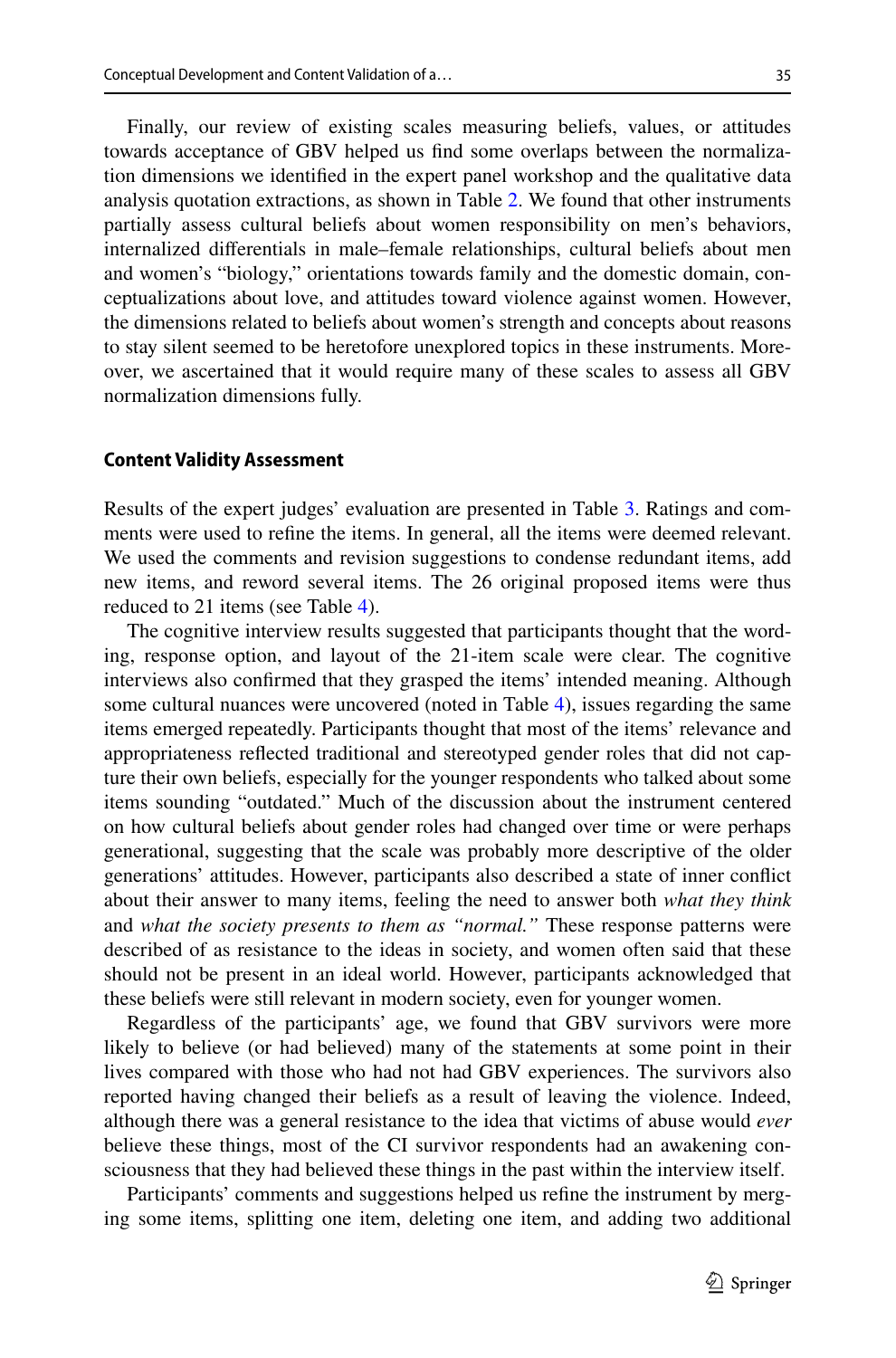| Initial items                                                                                  | Relevance mean | Clarity mean |
|------------------------------------------------------------------------------------------------|----------------|--------------|
|                                                                                                | 3.38           | 3.33         |
| 1. Jealousy and possession of a woman is a sign of love                                        |                |              |
| 2. It is best for men should be in charge of the family because they are more competent        | 3.13           | 3.44         |
| 3. Keeping control of women in the family is a sign of a man's ability to protect family honor | 2.88           | 3.25         |
| 4. Male aggression is a sign of strength                                                       | 2.88           | 3.33         |
| 5. A woman should be tolerant regardless of aggression toward her                              | 3.25           | 3.56         |
| 6. A woman's behavior is the primary cause of a man's aggression toward her                    | 3.13           | 3.56         |
| 7. The way a woman acts will affect men's sexual behavior toward her                           | 3.63           | 3.44         |
| 8. A woman should make sure the family stays intact no matter how much conflict is within      | 3.50           | 3.44         |
| 9. A woman should preserve household harmony even during times of conflict                     | 3.57           | 3.50         |
| 10. A mother should prioritize her children and family over other interests                    | 3.67           | 3.57         |
| 11. A woman's behavior is a direct reflection of the honor of her family                       | 2.88           | 3.22         |
| 12. A woman should keep her focus on her family instead of her personal interests              | 3.63           | 3.56         |
| 13. Women are easily influenced by the opinions of others                                      | 3.63           | 3.22         |
| 14. A woman should focus on feminine occupations and interests                                 | 3.22           | 3.50         |
| 15. Hiding personal and family secrets is a way to protect family honor                        | 3.44           | 3.38         |
| is a personal matter<br>16. If there is violence in the family, it                             | 3.63           | 3.44         |
| 18. A woman's primary roles should be marriage and motherhood                                  | 3.38           | 3.63         |
| to care for others<br>19. It is the essential nature of women                                  | 3.44           | 3.38         |
| 20. A woman should focus on the home and family to the exclusion of personal relationships     | 3.50           | 3.13         |
| 21. It is best for women to accept the major decisions made by her husband or parents          | 3.25           | 3.22         |
| 22. Women's emotional nature makes it difficult for them to make good judgments                | 3.50           | 3.33         |
| ner responsibilities with competence and skill<br>23. A strong woman always manages h          | 3.56           | 3.29         |
| 24. If a woman is suffering, it is best to bear it silently                                    | 3.25           | 3.22         |
| 25. A strong woman should remain brave despite abuse                                           | 3.56           | 3.25         |
| come second after those of her children<br>26. A mother's personal needs should                | 3.67           | 3.63         |
| 27. Since male aggression toward women is very commonplace, it must be natural                 | 2.56           | 3.43         |

<span id="page-10-0"></span>Table 3 Expert panel survey of clarity and relevance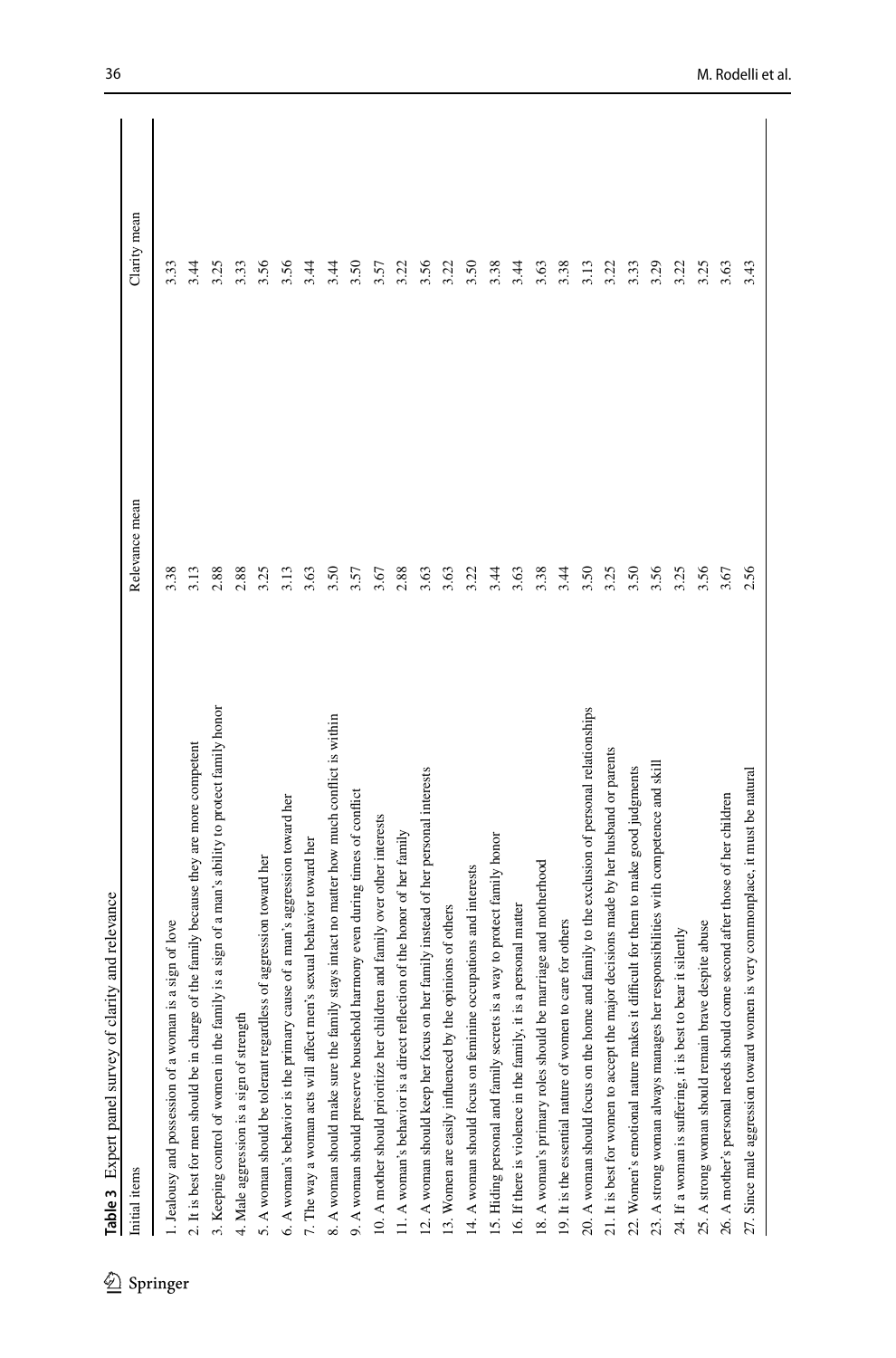<span id="page-11-0"></span>

| Table 4 Revision process deriving from the cognitive interviews                                                         |                                                                                                                                                                                                                                                                                                                            |                                                                                                                                                                             |
|-------------------------------------------------------------------------------------------------------------------------|----------------------------------------------------------------------------------------------------------------------------------------------------------------------------------------------------------------------------------------------------------------------------------------------------------------------------|-----------------------------------------------------------------------------------------------------------------------------------------------------------------------------|
| Initial version                                                                                                         | Cognitive interviews comments                                                                                                                                                                                                                                                                                              | Revised version                                                                                                                                                             |
| modesty and movement to protect the family's reputa-<br>It is a man's responsibility to keep control of women's<br>tion | Some participants suggested that the concept of family<br>(ICELAND, ITALY) and that freedom of movement<br>reputation is better addressed by the following item<br>should be addressed in a separate item (ICELAND,<br>The concept of modesty didn't resonate in some cul-<br>tural contexts (ICELAND, ITALY, USA)<br>USA) | It is normal that a man always wants to know where his<br>It is a man responsibility to control how his woman<br>dresses and behaves<br>Split into two items:<br>partner is |
| A woman should be modest to protect her family<br>reputation                                                            | The word modesty didn't resonate in some cultural<br>contexts (ICELAND, ITALY, USA)                                                                                                                                                                                                                                        | A woman should practice self-restraint to protect her<br>family's reputation                                                                                                |
| important decisions<br>should be made by one's husband or parents<br>Because women are emotional,                       | Participants resist the stereotyped definition of women<br>ents' role in the life of a grown-up woman is usually<br>as emotional (ICELAND, ITALY, USA). Also, par-<br>conceived as not significant in ICELAND                                                                                                              | Because men are more rational and impartial, they<br>should manage the affairs of the family<br>Merged into:                                                                |
| Men are naturally more competent to be leaders in the<br>family                                                         | gested referring to the management or the economic<br>tent to be leaders" was unclear to many participants<br>(ITALY, USA), while the expression "more compe-<br>The word "naturally" was perceived as problematic<br>(GREECE, ICELAND, ITALY, USA). They sug-<br>affairs of the family                                    |                                                                                                                                                                             |
| Women are more easily influenced by the opinions of<br>others than men are                                              | This item was found absurd in the USA                                                                                                                                                                                                                                                                                      |                                                                                                                                                                             |
| The way a woman behaves, or dresses, is a primary<br>cause of a man's behavior toward her                               | This item generated lots of anger since participants felt The way a woman behaves, or dresses, is the primary<br>this is unfair, but also described it as what actually<br>happens in real life (ITALY, USA)                                                                                                               | cause of a man's behavior toward her                                                                                                                                        |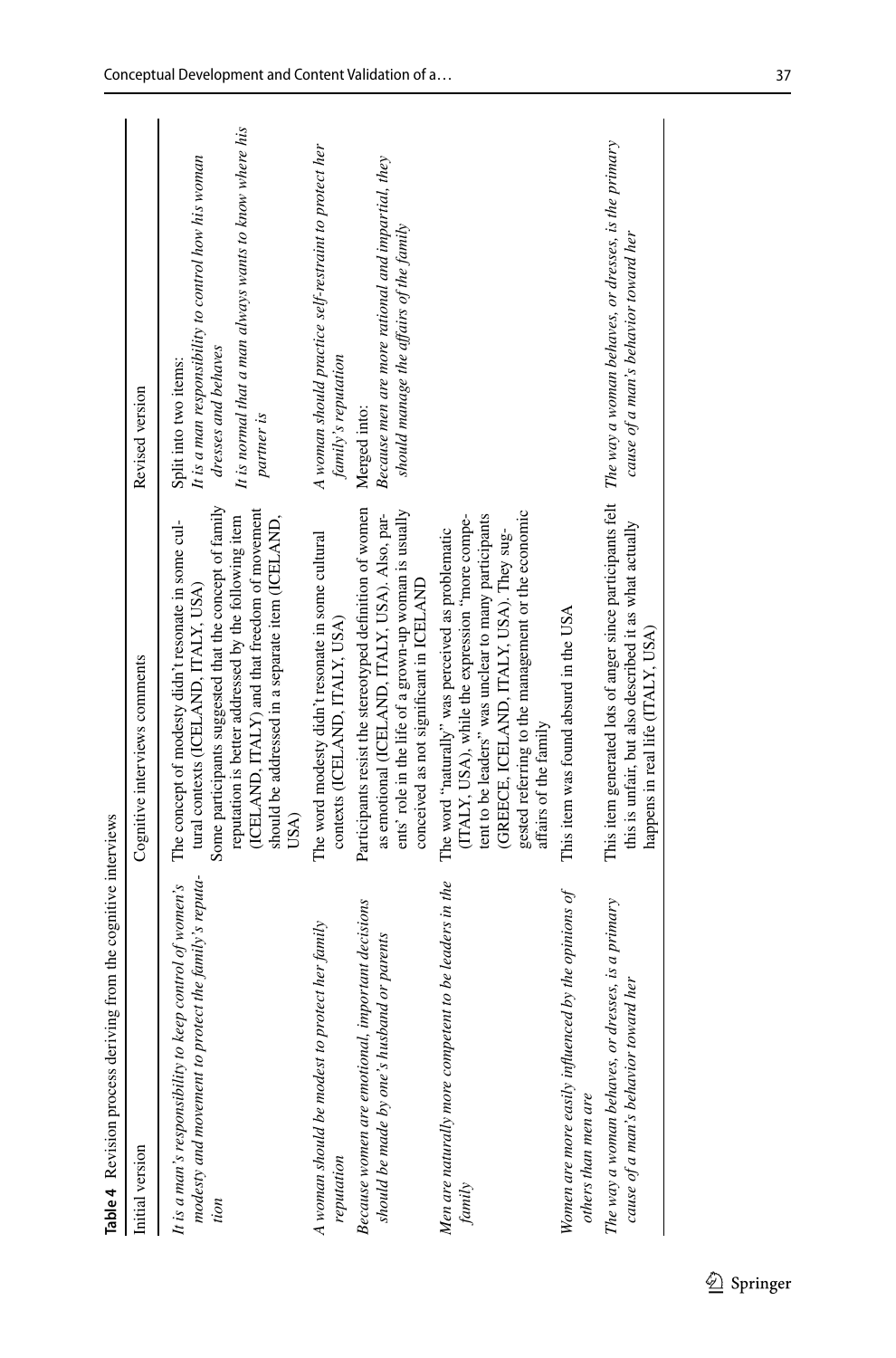|          | Table 4 (continued)                                                                     |                                                                                                                                                                                                                                                                            |                                                                                        |
|----------|-----------------------------------------------------------------------------------------|----------------------------------------------------------------------------------------------------------------------------------------------------------------------------------------------------------------------------------------------------------------------------|----------------------------------------------------------------------------------------|
|          | Initial version                                                                         | Cognitive interviews comments                                                                                                                                                                                                                                              | Revised version                                                                        |
| Springer | woman's responsibil-<br>Family integrity is primarily the<br>ij                         | The word "integrity" was unclear to many participants<br>who suggested referring to the concept of family<br>unity instead (ICELAND, ITALY, USA)                                                                                                                           | Keeping the family together is primarily the woman's<br>responsibility<br>Merged into: |
|          | Family harmony is primarily the woman's responsibil-                                    | This item was perceived as very similar to the previous<br>The word "harmony" didn't resonate in some cultural<br>contexts, and participants proposed to refer to the<br>concept of family unity instead (TURKEY, USA)<br>one (ICELAND, ITALY)                             |                                                                                        |
|          | is natural<br>Male aggression toward women                                              | Many participants contested the concept of aggression Male aggression toward women is normal<br>ognize that it is often conceived as "normal" in the<br>sense that it is widespread (GREECE, ICELAND,<br>to be natural for men in a biological way but rec-<br>ITALY, USA) |                                                                                        |
|          | Hiding personal and family secrets is a way to protect<br>family reputation             | TURKEY). Also, the stress on "family reputation"<br>sounded old-fashioned in some cultural contexts<br>the nature of "secrets" is not explicated (ITALY,<br>This item was unclear to many participants since<br>(ICELAND, USA)                                             | If there is abuse in the family, it should be kept private<br>Merged into:             |
|          | it should not be dis-<br>If there is violence in the family,<br>cussed outside the home | friends or neighbors (GREECE, ICELAND, ITALY,<br>Participants needed the expression "outside home"<br>to be further specified to understand if this also<br>includes authorities and women services or just<br>USA)                                                        |                                                                                        |
|          | patient regardless of<br>A woman should be tolerant and<br>a man's behavior toward her  | This item generated anger and anxiety in some partici-<br>pants (ICELAND, USA)                                                                                                                                                                                             | A woman should be tolerant and patient regardless of a<br>man's behavior toward her    |
|          | Male dominance is a sign of strength and power                                          | The concept of dominance was unclear to many par-<br>ticipants (GREECE, ICELAND, ITALY, USA)                                                                                                                                                                               | Power and strength are signs of masculinity                                            |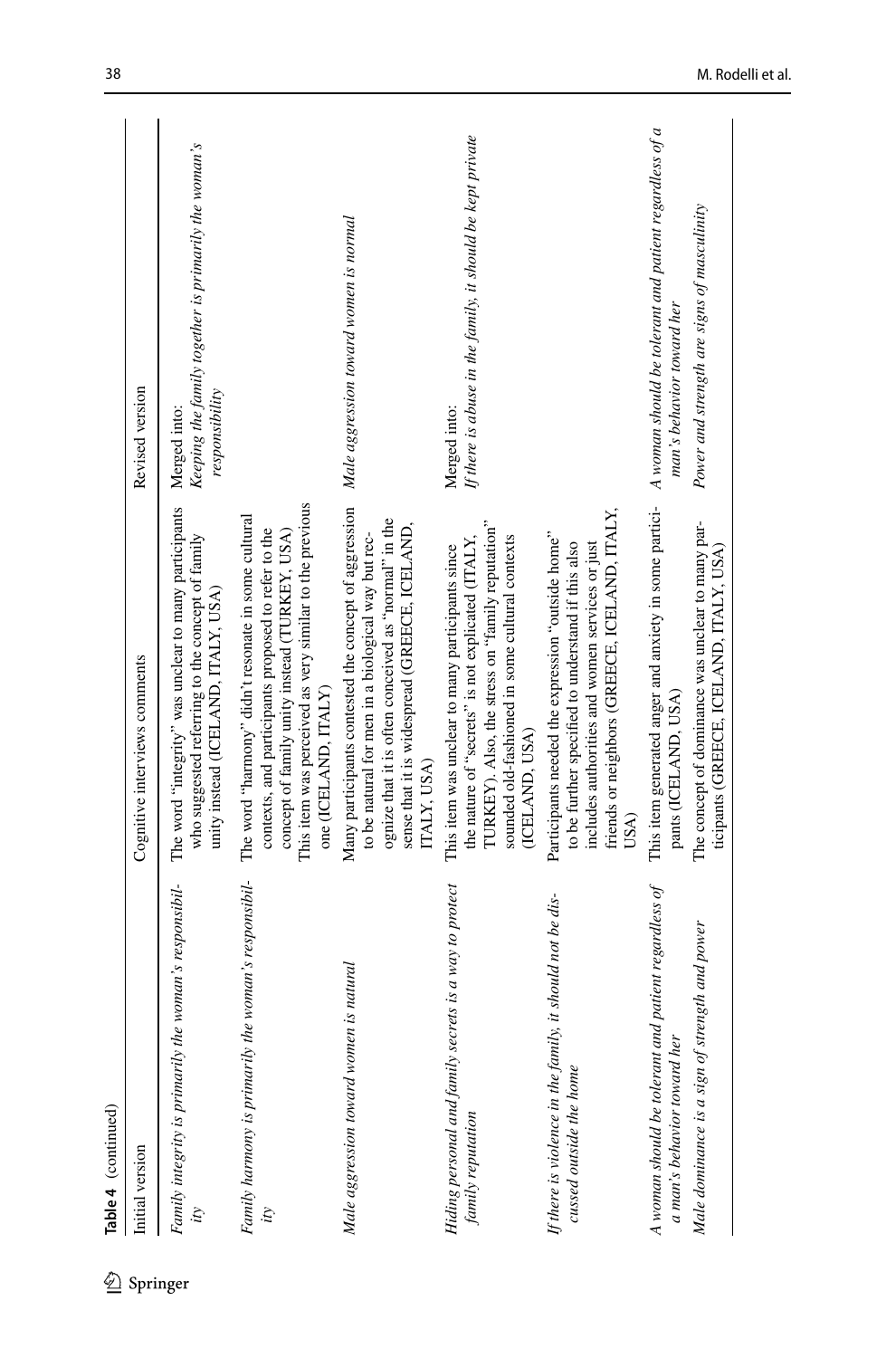| Table 4 (continued)                                                                                |                                                                                                                                                                                                                                           |                                                                                  |
|----------------------------------------------------------------------------------------------------|-------------------------------------------------------------------------------------------------------------------------------------------------------------------------------------------------------------------------------------------|----------------------------------------------------------------------------------|
| Initial version                                                                                    | Cognitive interviews comments                                                                                                                                                                                                             | Revised version                                                                  |
| A woman should remain unbreakable and functional<br>despite abuse                                  | items in more than one country (ICELAND, ITALY,<br>This item was indicated as one of the most important<br>USA)                                                                                                                           | A woman should remain unbreakable and functional<br>despite suffering from abuse |
| Family integrity is more important than a woman's<br>safety                                        | The words "integrity" and "safety" were unclear for<br>some participants (GREECE, ICELAND, USA)                                                                                                                                           | Family unity is more important than a woman's well-<br>being                     |
| Feeling jealous or possessive of a woman can be a sign<br>of a man's interest                      | This item was indicated as one of the most important<br>items in ITALY                                                                                                                                                                    | Feeling jealous or possessive of a woman is a sign of a<br>man's love            |
| It is the nature of women to care for others                                                       | that this is related to social circumstances (GREECE,<br>The concept of the "nature of woman" was considered<br>problematic. Some participants suggested stressing<br><b>ITALY</b>                                                        | Women should take care of the needs of others                                    |
| It is a virtue for a woman to suffer in silence                                                    | the idea of strength (GREECE, ICELAND, ITALY,<br>The concept of "virtue" didn't resonate in all cultural<br>contexts, and some participants proposed to refer to<br>USA)                                                                  | It is a sign of strength and dignity for a woman to suffer<br>in silence         |
| A mother should prioritize her children and family,<br>sacrificing her personal interests          | This item was indicated as important and true for most Merged into:<br>USA). However, some participants asked for a more<br>cultural contexts (GREECE, ICELAND, ITALY,<br>detailed definition of what is meant by "personal<br>interest." | A healthy woman should want to be a mother                                       |
| A woman's natural role should be motherhood                                                        | content of this item to be relevant. Participants from<br>While the concept of "natural role" was problematic,<br>participants from GREECE and ITALY found the<br>ICELAND and the USA instead contested it                                |                                                                                  |
| Women should focus on feminine occupations and<br>interests in order to fulfill their natural role | and old-fashioned for most participants (ICELAND,<br>This item was found to be not particularly significant<br>ITALY, USA)                                                                                                                | Deleted                                                                          |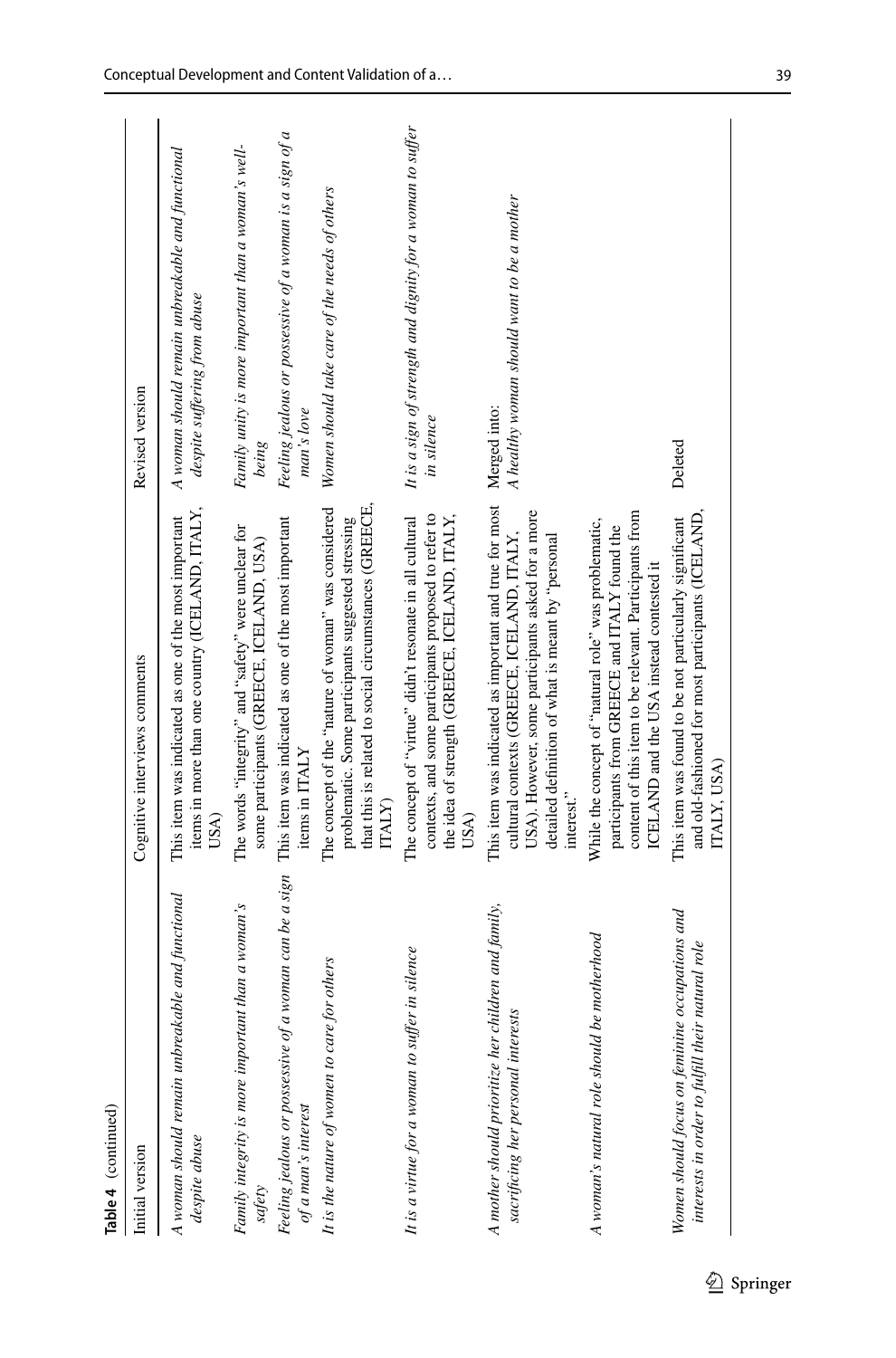|                   | Revised version               | A smart woman knows how to protect herself<br>Experimental item:                                                                                                                                                                    | an item about the more subtle forms of violence that A woman should be flattered by men's attention, even if<br>Experimental item:<br>unwanted |
|-------------------|-------------------------------|-------------------------------------------------------------------------------------------------------------------------------------------------------------------------------------------------------------------------------------|------------------------------------------------------------------------------------------------------------------------------------------------|
|                   | Cognitive interviews comments | responsible for predicting and preventing the violent<br>adding an item about victim-blaming, with a spe-<br>cific focus on the fact that women are considered<br>Suggestion 1 (ICELAND): A survivor suggested<br>attitude of a man | Suggestion 2 (ITALY): A survivor suggested adding<br>are more easily normalized, such as catcalling                                            |
| able 4 (continued | ritial version                | Springer                                                                                                                                                                                                                            |                                                                                                                                                |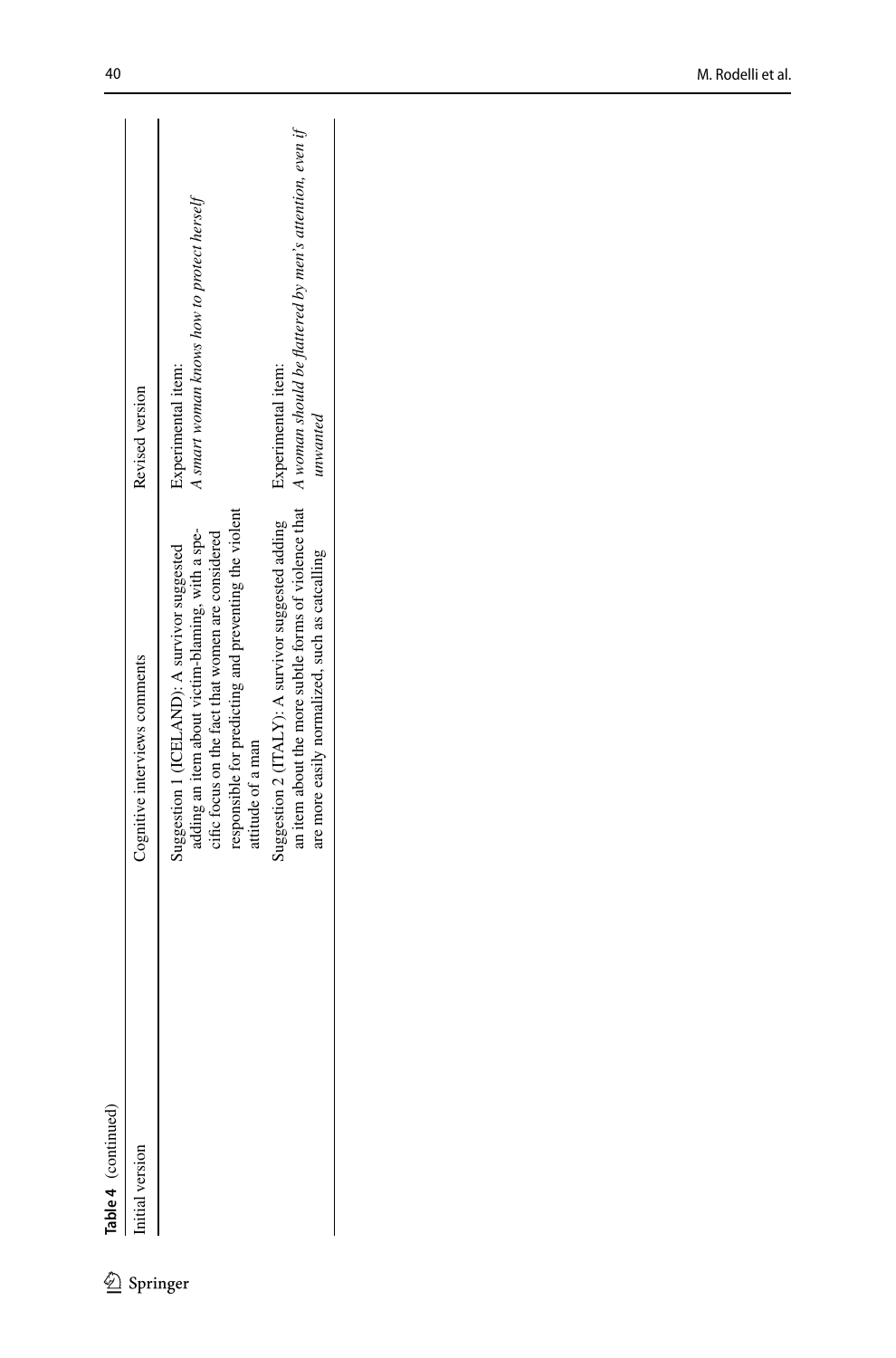experimental items that addressed normalization dimensions that emerged in the CI interviews. Overall, the 21 items were reduced to 18 items. The interviews' fndings also helped us improve our initial translations, capturing both linguistic translation and cultural nuance issues. The revision process deriving from the CI and the fnal 18-item version of the scale are reported in Table [4](#page-11-0).

A key overall fnding was regarding the comments the participants made about how their perspectives about the normalization of GBV have evolved, both due to the healing the survivors had achieved and the evolution of social consciousness in their countries. In general, the CI respondents' comments were essentially, "*I used to think that, but I don't anymore.*" Acknowledging this possibility that normalization beliefs are afected by diferent stages of a healing journey, in our fnal version of the instrument, we created a diferential the response option of the scale by asking the respondents to give two answers for each item. The frst asks how strongly they believed that statement during the times they were experiencing GBV. The second asks how much they believe that statement at the time of the scale administration (see Appendix).

### **Discussion**

This study presents an intercultural approach for the conceptual development and initial validation of a new instrument to measure the normalization of GBV against women. The NGBV scale was developed to assess internalized normalization beliefs that may be barriers to self-disclosure and may also keep shame and self-doubt alive in the survivor. The 18-item scale measures various dimensions of the domain of interest, including cultural beliefs about women responsibility for men's behavior, internalized diferentials in male–female relationships, cultural beliefs about women's and men's presumed biology, cultural expectations about women's role in the family, and the domestic sphere, conceptualizations of love, beliefs about women's strength, and general violence against women attitudes.

To our knowledge, the NGBV scale is the frst instrument explicitly addressing the normalization of GBV against women that has been designed to be used with violence survivors. Moreover, the NGBV scale distinguishes itself from other existing scales that address similar topics (see, for example, Benson & Vincent, [1980](#page-19-6); Burt, [1980;](#page-19-5) García-Cueto et al., [2015](#page-20-14); Glick & Fiske, [1996;](#page-20-15) Perrin et al., [2019](#page-20-11); Peters, [2008](#page-20-12); Şahin & Dişsiz, [2009;](#page-20-13) Yount et al., [2014\)](#page-21-7) because it considers unexplored dimensions of NGBV, such as beliefs about strength and possible reasons for staying silent about abuse. Finally, another unique feature of the NGBV scale derives from the fact that it has been developed by a multicultural team using techniques aimed to capture cultural aspects of normalization that might be shared across women from diverse groups.

Our CI participants often contested the idea that normalization of GBV was still relevant in their culture, describing it as the product of "old-fashioned beliefs" that no longer afected their social environment. Conversely, their state of inner confict while answering many items—leading us to change the scale's response option suggested that these beliefs were still relevant in modern society. This contradiction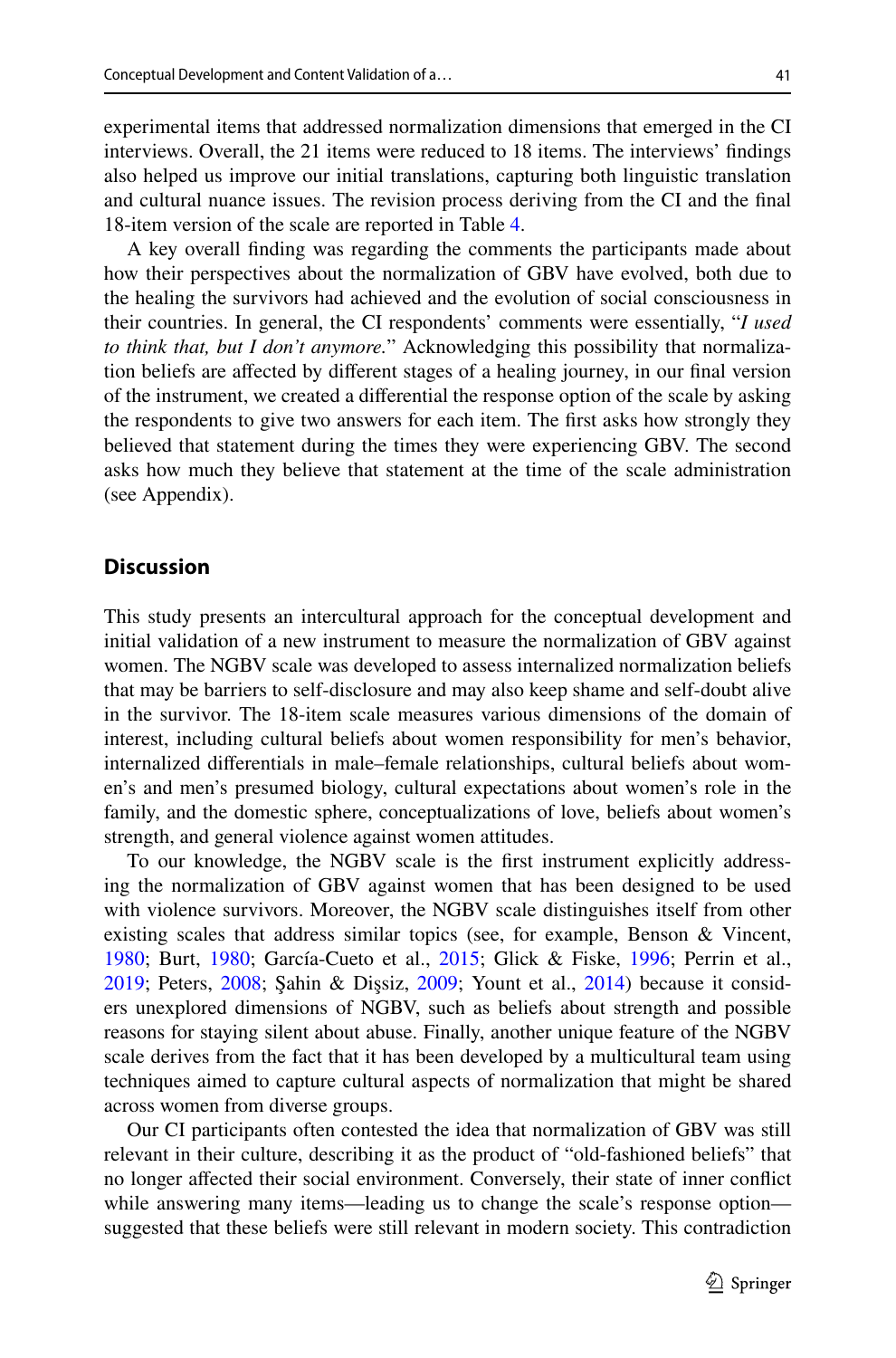hints that patriarchal norms and gender stereotypes supporting gendered violence can be internalized by women (see also McCarry & Lombard, [2016](#page-20-18)). Moreover, it suggests the implicit nature of culture, which operates within individuals by encompassing systems of meanings and rules and embodied tendencies that organize how people understand themselves and their world and how they behave within their social world (Luria, [1976\)](#page-20-19). Thus, we can hypothesize that GBV survivors may not explicitly recognize how these internalized sociocultural norms and values impact their engagement in recovery from GBV, making this scale a valuable tool in our quest to uncover the implications of these culturally held beliefs and help seeking. Because NGBV is at least partially implicit, this NGBV scale may be a helpful tool to assess and perhaps intervene to de-normalize NGBV beliefs for survivors. For example, we found emerging consciousness about the prevelence of these beliefs in sociaty and in themselves even as the participants took the scale. However, these interventions, similar to other implicit bias interventions, must focus on non-conscious beliefs and explicit ones.

A relevant aspect of the NGBV scale development process that requires further refection and discussion concerns the choice to change the response option of the scale, providing for the possibility to diferentiate the current beliefs from the beliefs when the violence occurred. We used this strategy to reduce respondents' abovementioned inner confict by allowing them to express the perceived changes in their beliefs through time. Therefore, changing the response option has the advantages of reducing the participants' distress while answering the items and account for a subjective diferential between the present and the time of the violence. However, this response option may encourage participants to exaggerate the diference between the present and the past. For this reason, the psychometric study that is being conducted to test the reliability and validity of this scale in multiple cultural contexts includes a test–retest measure aimed at investigating if responses are reliable using this double response-option or if the scale is better to be used only referencing to the present moment. However, the initial validity assessment conducted in the present study suggests that this scale has good content and face validity, and the diferential response option comes directly from the participants.

Given this instrument's multicultural nature, we encourage professionals to use the NGBV scale to evaluate interventions or programs' efectiveness to decrease GBV or to de-normalizing such violence. International use can help researchers develop a clearer understanding of cultural and social norms that sustain violence acceptance and normalization.

### **Limitations and future studies**

We recognize some limitations of this study, including that only one round of CI was conducted in each country. Having two or three testing rounds, iterative in nature, would have been ideal. Additionally, the use of written notes alone in the CI data collection phase, with no audio or video recording, might have resulted in some data loss. However, the data collection was not stopped until intra-site saturation was reached, and when inter-site confrmation was achieved. Moreover, several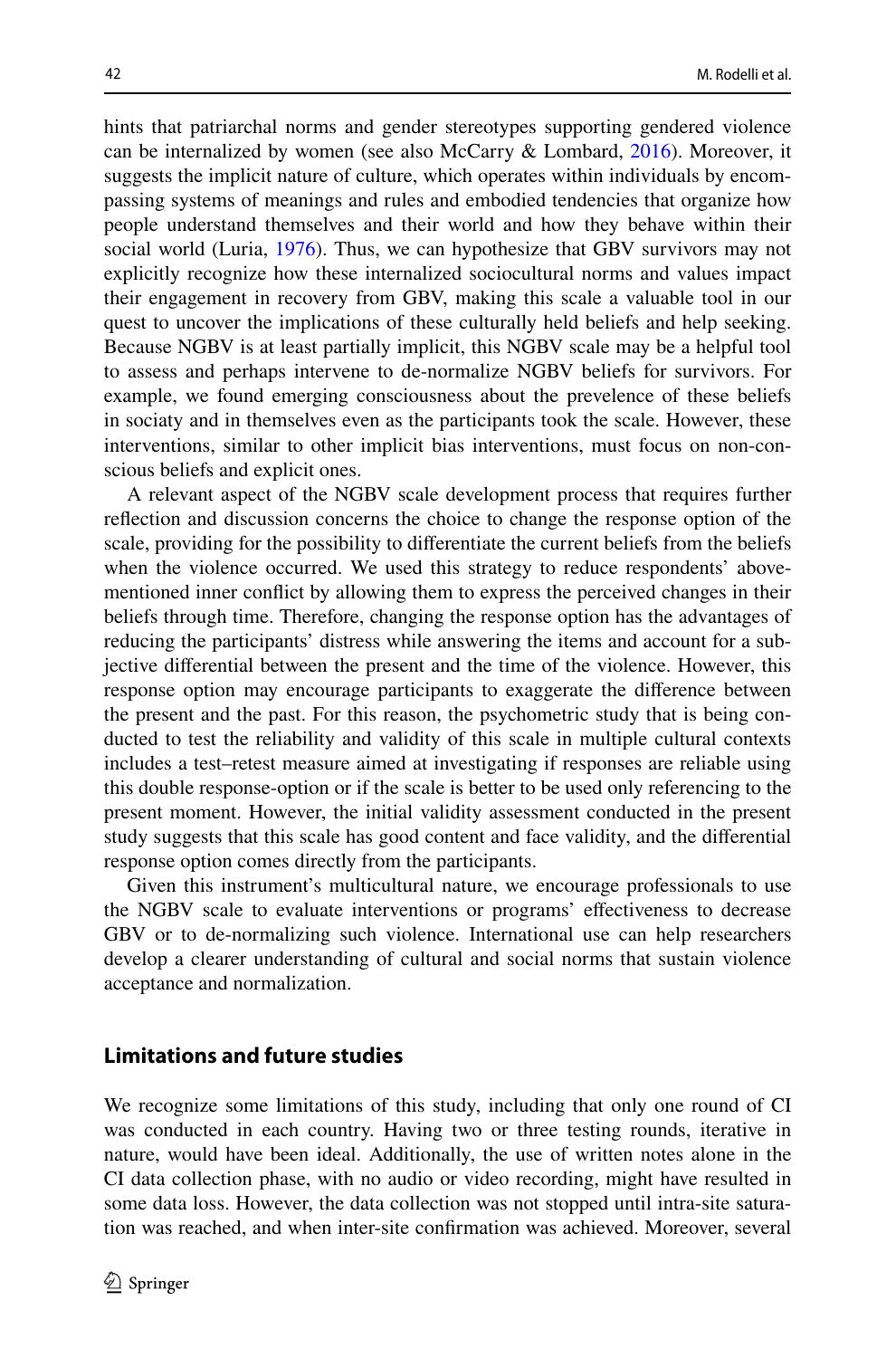issues had been identifed and adequately addressed. Another limitation is that, in some countries, the cognitive interview participants were more highly educated than the general population in the participating countries. Nonetheless, our triangulated approach helped to ensure the face validity of the items. For future studies, we recommend other researchers use the NGBV scale in diferent cultural settings to assess its validity and the generalizability of its results in diferent samples of participants with diverse SES, and especially with younger participants than those involved in the present study.

This scale was developed to assess internalized normalization beliefs that may prevent GBV experience and help seeking disclosure. However, these normalization dimensions are critical to assess in other populations as well, such as in prevention research or evaluation of de-normalization efforts. Therefore, we believe that a possible clinical application for this scale could be related to the study of the healing process of de-normalization in the future. Finally, although the scale was designed for use with trauma survivors who are predominately women, the assessed dimensions may also relate to other survivors of GBV, such as sexual minorities or those with gender-nonconforming identities. Therefore, future research could use the NGBV scale to assess the normalization of violence in these populations.

# **Appendix: Final form of the NGBV Scale**

See Table [5.](#page-18-0)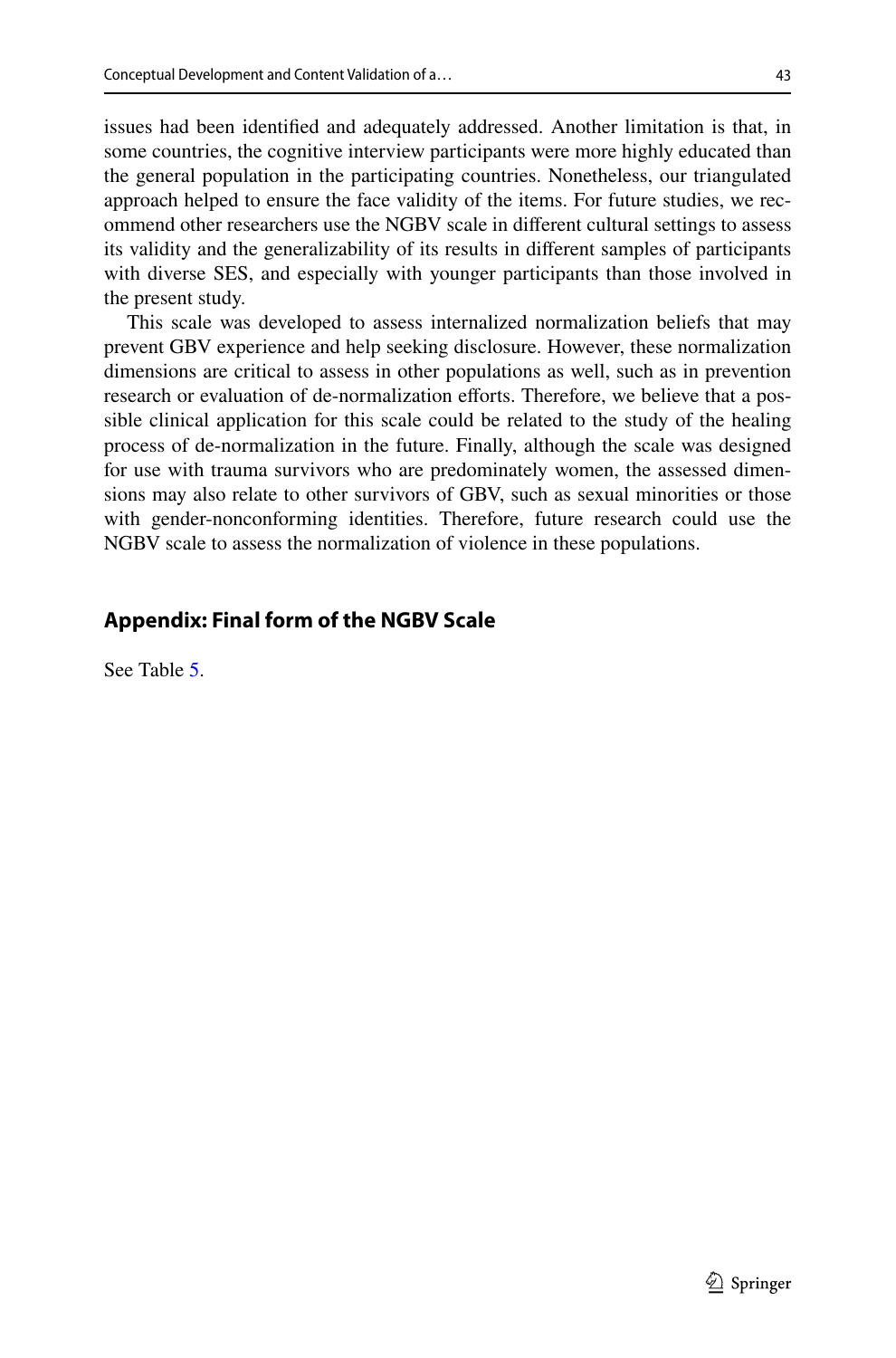| <b>Belief</b>                                                                                | What I believed then | What I believe now                    |
|----------------------------------------------------------------------------------------------|----------------------|---------------------------------------|
| 1. It is a man responsibility to control how his woman dresses and behaves                   | 5<br>1234            | 5<br>4<br>23                          |
| 2. It is normal that a man always wants to know where his partner is                         | n<br>.234            | n<br>234                              |
| 3. A woman should practice self-restraint to protect her family's reputation                 | 5<br>234.            | n<br>4<br>3<br>2                      |
| 4. Because men are more rational and impartial, they should manage the affairs of the family | 5<br>234             | 5<br>34<br>$\mathcal{L}$              |
| 5. The way a woman behaves, or dresses, is the primary cause of a man's behavior toward her  | 5<br>$-234$          | 5<br>234                              |
| is primarily the woman's responsibility<br>6. Keeping the family together                    | 5<br>234             | 5<br>4<br>3<br>2                      |
| nen is normal<br>7. Male aggression toward wom                                               | $-2345$              | 12345                                 |
| 8. If there is abuse in the family, it should be kept private                                | 5<br>234             | 5<br>34<br>$\mathbf{\Omega}$          |
| 9. A woman should be tolerant and patient regardless of a man's behavior toward her          | n<br>.234            | n<br>4<br>3<br>2                      |
| 10. Power and strength are signs of masculinity                                              | 5<br>.234            | 2345                                  |
| 11. A woman should remain unbreakable and functional despite suffering from abuse            | 5<br>234.            | 5<br>234.                             |
| 12. Family unity is more important than a woman's well-being                                 | 5<br>234             | 5<br>4<br>3<br>2                      |
| 13. Feeling jealous or possessive of a woman is a sign of a man's love                       | 12345                | 5<br>234                              |
| 14. Women should take care of the needs of others                                            | 2345                 | 5<br>4<br>3<br>2                      |
| 15. It is a sign of strength and dignity for a woman to suffer in silence                    | .345<br>2            | 5<br>34<br>$\mathbf{\Omega}$          |
| 16. A healthy woman should want to be a mother                                               | 2345                 | n<br>234                              |
| to protect herself<br>17. A smart woman knows how                                            | 345<br>2             | 5<br>34<br>2                          |
| 18. A woman should be flattered by men's attention, even if unwanted                         | .345<br>$\mathbf{c}$ | 5<br>4<br>$\epsilon$<br>$\mathcal{L}$ |

Table 5 Our understanding of the meaning of violence is influenced by our beliefs about gender and violence against women. Please indicate how strongly you believed 1999<br>Spring Solution understanding of the meaning of violence is influenced by our beliefs about gender and violence against women. Please indicate how strongly you believed<br>Table 5 Our understanding of the meaning of viol

<span id="page-18-0"></span> $\underline{\textcircled{\tiny 2}}$  Springer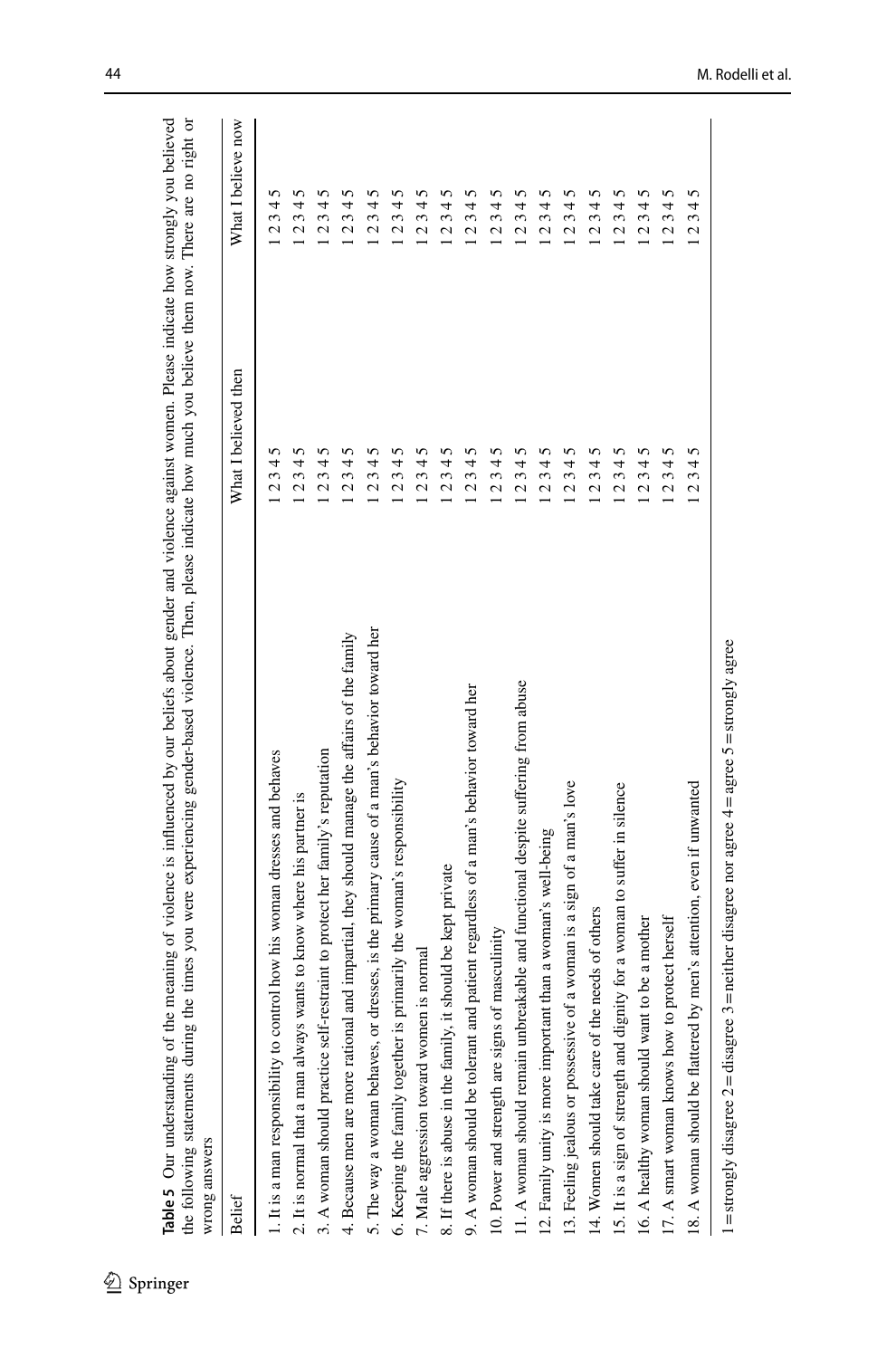**Funding** Open access funding provided by Università degli Studi di Padova within the CRUI-CARE Agreement. No funding was received for conducting this study.

**Data Availability** Data and materials needed to reproduce all of the reported results are available on request from the senior author.

#### **Declarations**

**Confict of interest** The authors have no conficts of interest to declare that are relevant to the content of this article.

**Consent to participate** Informed consent was obtained from all individual participants included in the study.

**Ethical Approval** Approval was obtained from the ethics committee of Michigan University (IRB HUM00168381 and HUM00091662). The procedures used in this study adhere to the tenets of the Declaration of Helsinki.

**Open Access** This article is licensed under a Creative Commons Attribution 4.0 International License, which permits use, sharing, adaptation, distribution and reproduction in any medium or format, as long as you give appropriate credit to the original author(s) and the source, provide a link to the Creative Commons licence, and indicate if changes were made. The images or other third party material in this article are included in the article's Creative Commons licence, unless indicated otherwise in a credit line to the material. If material is not included in the article's Creative Commons licence and your intended use is not permitted by statutory regulation or exceeds the permitted use, you will need to obtain permission directly from the copyright holder. To view a copy of this licence, visit [http://creativecommons.org/licen](http://creativecommons.org/licenses/by/4.0/) [ses/by/4.0/](http://creativecommons.org/licenses/by/4.0/).

# **References**

- <span id="page-19-7"></span>Barnette, J. J. (2000). Efects of stem and Likert response option reversals on survey internal consistency: If you feel the need, there is a better alternative to using those negatively worded stems. *Educational and Psychological Measurement, 60*(3), 361–370. <https://doi.org/10.1177/00131640021970592>
- <span id="page-19-6"></span>Benson, P. L., & Vincent, S. (1980). Development and validation of the sexist attitudes toward women scale (SATWS). *Psychology of Women Quarterly, 5*(2), 276–291. [https://doi.org/10.1111/j.1471-](https://doi.org/10.1111/j.1471-6402.1980.tb00962.x) [6402.1980.tb00962.x](https://doi.org/10.1111/j.1471-6402.1980.tb00962.x)
- <span id="page-19-2"></span>Bloom, S. S. (2008). *Violence against women and girls: A compendium of monitoring and evaluation indicators*. Chapel Hill.
- <span id="page-19-3"></span>Boateng, G. O., Neilands, T. B., Frongillo, E. A., Melgar-Quiñonez, H. R., & Young, S. L. (2018). Best practices for developing and validating scales for health, social, and behavioral research: a primer. *Frontiers in Public Health, 6*, 149.<https://doi.org/10.3389/fpubh.2018.00149>
- <span id="page-19-4"></span>Braun, V., & Clarke, V. (2006). Using thematic analysis in psychology. *Qualitative Research in Psychology, 3*(2), 77–101. <https://doi.org/10.1191/1478088706qp063oa>
- <span id="page-19-10"></span>Brislin, R. W. (1970). Back-translation for cross-cultural research. *Journal of Cross-Cultural Psychology, 1*(3), 185–216.<https://doi.org/10.1177/135910457000100301>
- <span id="page-19-5"></span>Burt, M. R. (1980). Cultural myths and supports for rape. *Journal of Personality and Social Psychology, 38*(2), 217–230.<https://doi.org/10.1037/0022-3514.38.2.217>
- <span id="page-19-1"></span>Butler, J. (1999). *Gender trouble*. Routledge.
- <span id="page-19-8"></span>Dalal, D. K., & Carter, N. T. (2014). Negatively worded items negatively impact survey research. In C. E. Lance & R. J. Vandenberg (Eds.), *More statistical and methodological myths and urban legends: doctrine, verity and fable in organizational and social sciences* (pp. 112–132). Routledge.
- <span id="page-19-9"></span>DeVellis, R. F. (2016). *Scale development: Theory and applications*. Sage publications.
- <span id="page-19-0"></span>Foucault, M. (1990). *The history of sexuality*. Gallimard.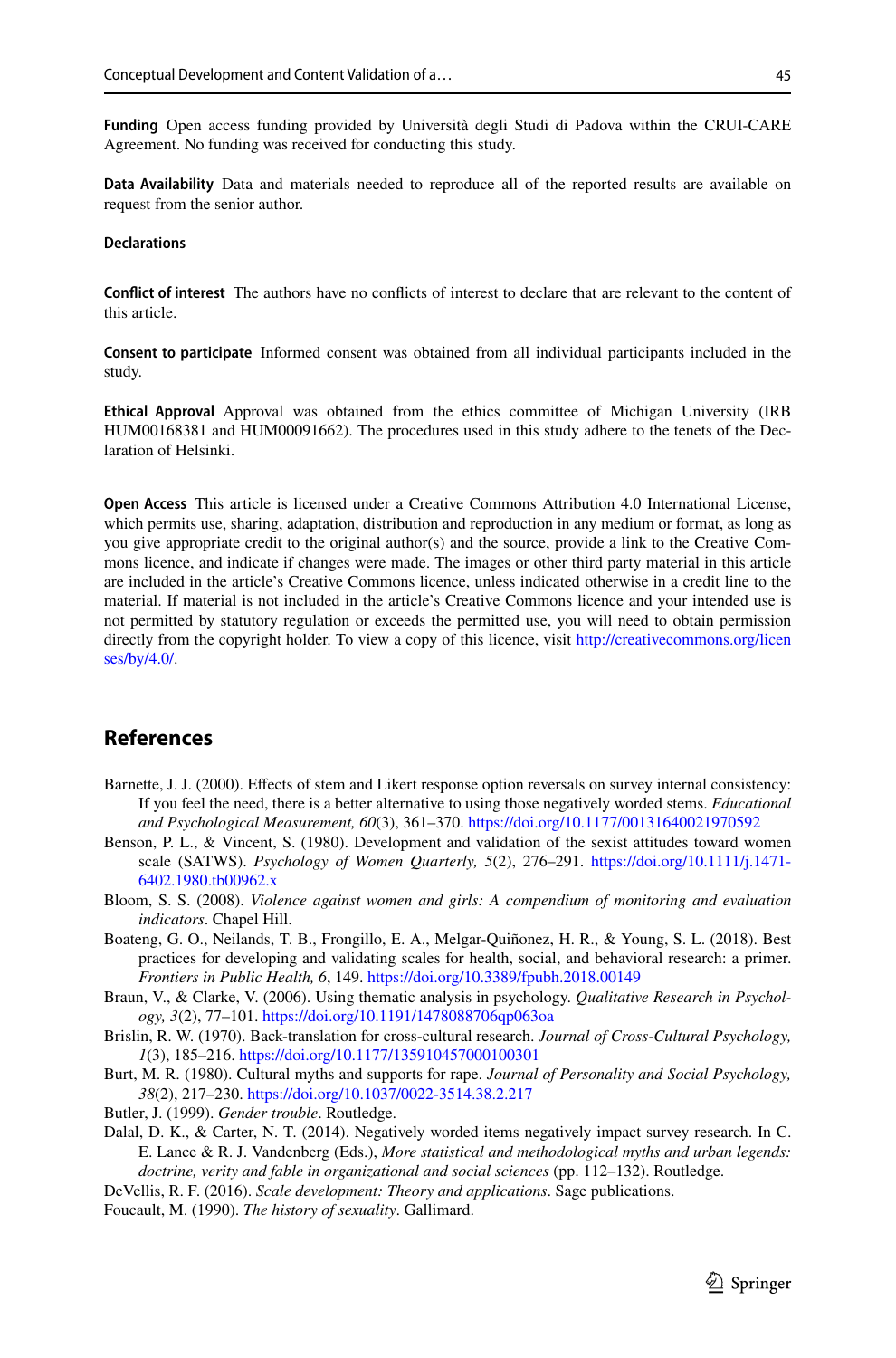- <span id="page-20-2"></span>French, S. L. (2003). Refections on healing: Framing strategies utilized by acquaintance rape survivors. *Journal of Applied Communication Research, 31*(4), 298–319. [https://doi.org/10.1080/1369681032](https://doi.org/10.1080/1369681032000132573) [000132573](https://doi.org/10.1080/1369681032000132573)
- <span id="page-20-5"></span>Fugate, M., Landis, L., Riordan, K., Naureckas, S., & Engel, B. (2005). Barriers to domestic violence help seeking: Implications for intervention. *Violence against Women, 11*, 290–310. [https://doi.org/](https://doi.org/10.1177/1077801204271959) [10.1177/1077801204271959](https://doi.org/10.1177/1077801204271959)
- <span id="page-20-14"></span>García-Cueto, E., Rodríguez-Díaz, F. J., Bringas-Molleda, C., López-Cepero, J., Paíno-Quesada, S., & Rodríguez-Franco, L. (2015). Development of the gender role attitudes scale (GRAS) amongst young Spanish people. *International Journal of Clinical and Health Psychology, 15*(1), 61–68. <https://doi.org/10.1016/j.ijchp.2014.10.004>
- <span id="page-20-15"></span>Glick, P., & Fiske, S. T. (1996). The ambivalent sexism inventory: Differentiating hostile and benevolent sexism. *Journal of Personality and Social Psychology, 70*(3), 491–512. [https://doi.org/10.1037/](https://doi.org/10.1037/0022-3514.70.3.491) [0022-3514.70.3.491](https://doi.org/10.1037/0022-3514.70.3.491)
- <span id="page-20-1"></span>Gracia, E. (2004). Unreported cases of domestic violence against women: towards an epidemiology of social silence, tolerance, and inhibition. *Journal of Epidemiology and Community Health, 58*(7), 536–537.<https://doi.org/10.1136/jech.2003.019604>
- <span id="page-20-10"></span>Harkness, J. A., Braun, M., Edwards, B., Johnson, T. P., Lyberg, L., Mohler, P. P., Pennell, B.-E., & Smith, T. W. (Eds.), (2010). *Wiley series in survey methodology.* Survey methods in multinational, multiregional, and multicultural contexts. John Wiley & Sons, Inc. [https://doi.org/10.1002/97804](https://doi.org/10.1002/9780470609927) [70609927](https://doi.org/10.1002/9780470609927)
- <span id="page-20-17"></span>Haynes, S. N., Richard, D., & Kubany, E. S. (1995). Content validity in psychological assessment: A functional approach to concepts and methods. *Psychological Assessment, 7*(3), 238–247. [https://doi.](https://doi.org/10.1037/1040-3590.7.3.238) [org/10.1037/1040-3590.7.3.238](https://doi.org/10.1037/1040-3590.7.3.238)
- <span id="page-20-4"></span>Lundgren, E. (2004). *The process of normalising violence*. National Organization of Women's Shelters and Young Women's Shelters in Sweden.
- <span id="page-20-19"></span>Luria, A. R. (1976). *Cognitive development: Its cultural and social foundations*. Harvard University Press.
- <span id="page-20-18"></span>McCarry, M., & Lombard, N. (2016). Same old story? Children and young people's continued normalisation of men's violence against women. *Feminist Review, 112*(1), 128–143.
- <span id="page-20-9"></span>McLeod, A. L., Hays, D. G., & Chang, C. Y. (2010). Female intimate partner violence survivors' experiences with accessing resources. *Journal of Counseling & Development, 88*(3), 303–310. [https://doi.](https://doi.org/10.1002/j.1556-6678.2010.tb00026.x) [org/10.1002/j.1556-6678.2010.tb00026.x](https://doi.org/10.1002/j.1556-6678.2010.tb00026.x)
- <span id="page-20-16"></span>McPhail, S. M. (2007). *Alternative validation strategies: Developing new and leveraging existing validity evidence*. Wiley.
- <span id="page-20-3"></span>Messerschmidt, J. (2012). *Gender, heterosexuality, and youth violence: The struggle for recognition*. Rowman & Littlefeld.
- <span id="page-20-6"></span>Morrison, K. E., Luchok, K. J., Richter, D. L., & Parra-Medina, D. (2006). Factors infuencing help-seeking from informal networks among African American victims of intimate partner violence. *Journal of Interpersonal Violence, 21*(11), 1493–1511. <https://doi.org/10.1177/0886260506293484>
- <span id="page-20-7"></span>Overstreet, N. M., & Quinn, D. M. (2013). The intimate partner violence stigmatization model and barriers to help seeking. *Basic and Applied Social Psychology, 35*(1), 109–122. [https://doi.org/10.1080/](https://doi.org/10.1080/01973533.2012.746599) [01973533.2012.746599](https://doi.org/10.1080/01973533.2012.746599)
- <span id="page-20-11"></span>Perrin, N., Marsh, M., Clough, A., Desgroppes, A., Phanuel, C. Y., Abdi, A., Kaburu, F., Heitmann, S., Yamashina, M., Ross, B., Read-Hamilton, S., Turner, R., Heise, L., & Glass, N. (2019). Social norms and beliefs about gender-based violence scale: a measure for use with gender-based violence prevention programs in low-resource and humanitarian settings. *Confict and Health, 13*(1), 6. <https://doi.org/10.1186/s13031-019-0189-x>
- <span id="page-20-12"></span>Peters, J. (2008). Measuring myths about domestic violence: Development and initial validation of the domestic violence myth acceptance scale. *Journal of Aggression, Maltreatment & Trauma, 16*(1), 1–21.<https://doi.org/10.1080/10926770801917780>
- <span id="page-20-0"></span>World Health Organization. (2016). *Responding to intimate partner violence and sexual violence against women: WHO clinical and policy guidelines*.
- <span id="page-20-13"></span>Şahin, N. H., & Dişsiz, M. (2009). Development study of attitudes towards domestic violence scale in healthcare workers. *Journal of Human Sciences, 6*(2), 263–274.
- <span id="page-20-8"></span>Saint Arnault, D. (2009). Cultural determinants of help seeking: A model for research and practice. *Research and Theory for Nursing Practice, 23*(4), 259–278. [https://doi.org/10.1891/1541-6577.](https://doi.org/10.1891/1541-6577.23.4.259) [23.4.259](https://doi.org/10.1891/1541-6577.23.4.259)